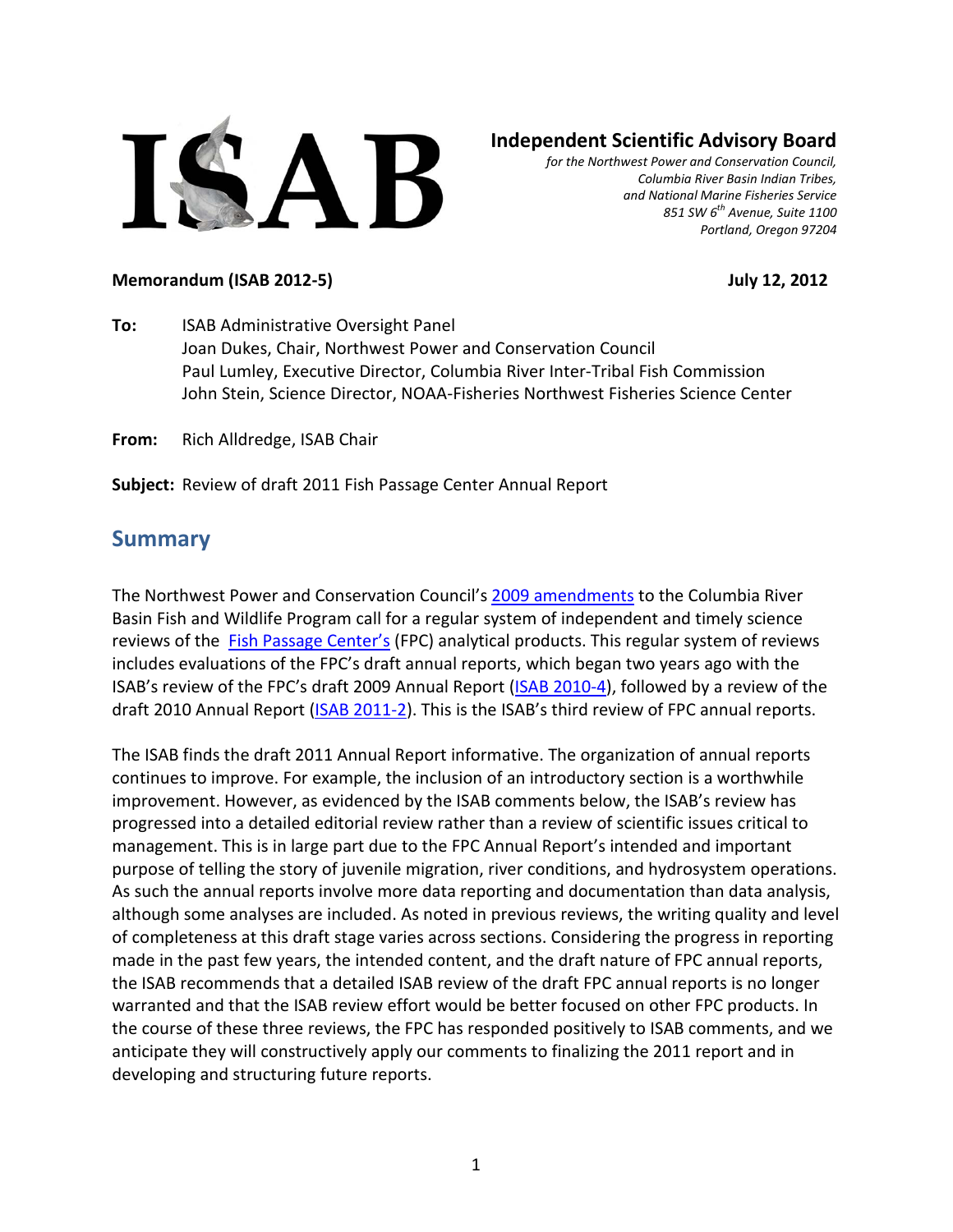The ISAB recommends that review of the draft Comparative Survival Study (CSS) annual report and attendance at the CSS annual workshop continue, at least through this year. The CSS report has more analyses that are suited for ISAB evaluation than does the FPC annual report. In addition to the CSS review, the ISAB is on call to evaluate technical memos and other FPC products that meet the criteria in the review guidelines for the ISAB review of FPC products. Those criteria are: new or novel analyses are introduced; new conditions or data bring old analyses into question; and/or consensus cannot be reached in the region on the science involved in the product. The ISAB looks forward to discussing the future scope of reviews with the Fish Passage Center Oversight Board.

The ISAB's comments are provided below, organized by the sections in the FPC draft annual report.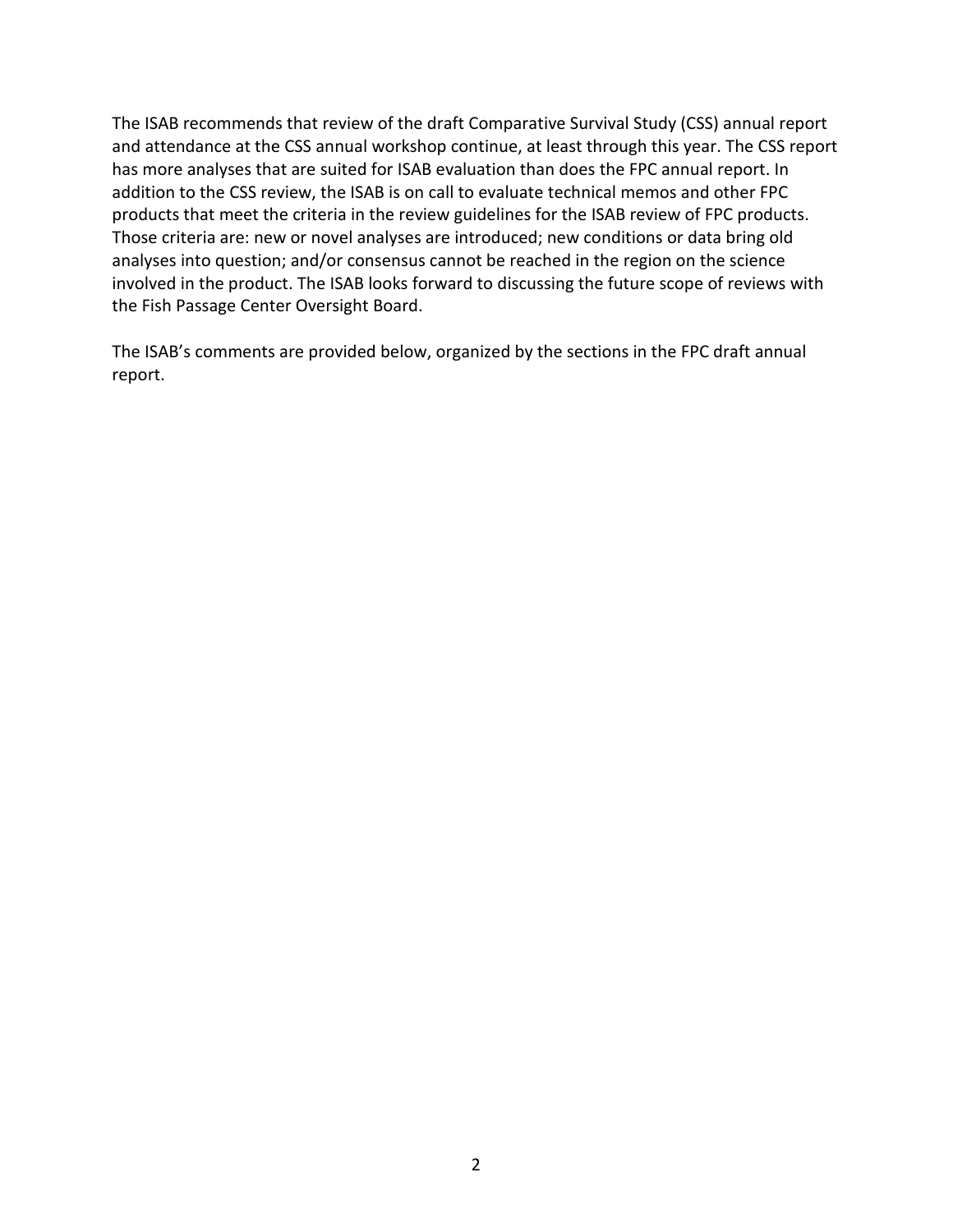# **ISAB Comments on the draft 2011 FPC Annual Report**

## **Contents**

| E. Collection estimates, Relative Abundance, and Population Indices 10 |
|------------------------------------------------------------------------|
|                                                                        |
|                                                                        |
|                                                                        |
|                                                                        |
|                                                                        |
|                                                                        |
|                                                                        |
|                                                                        |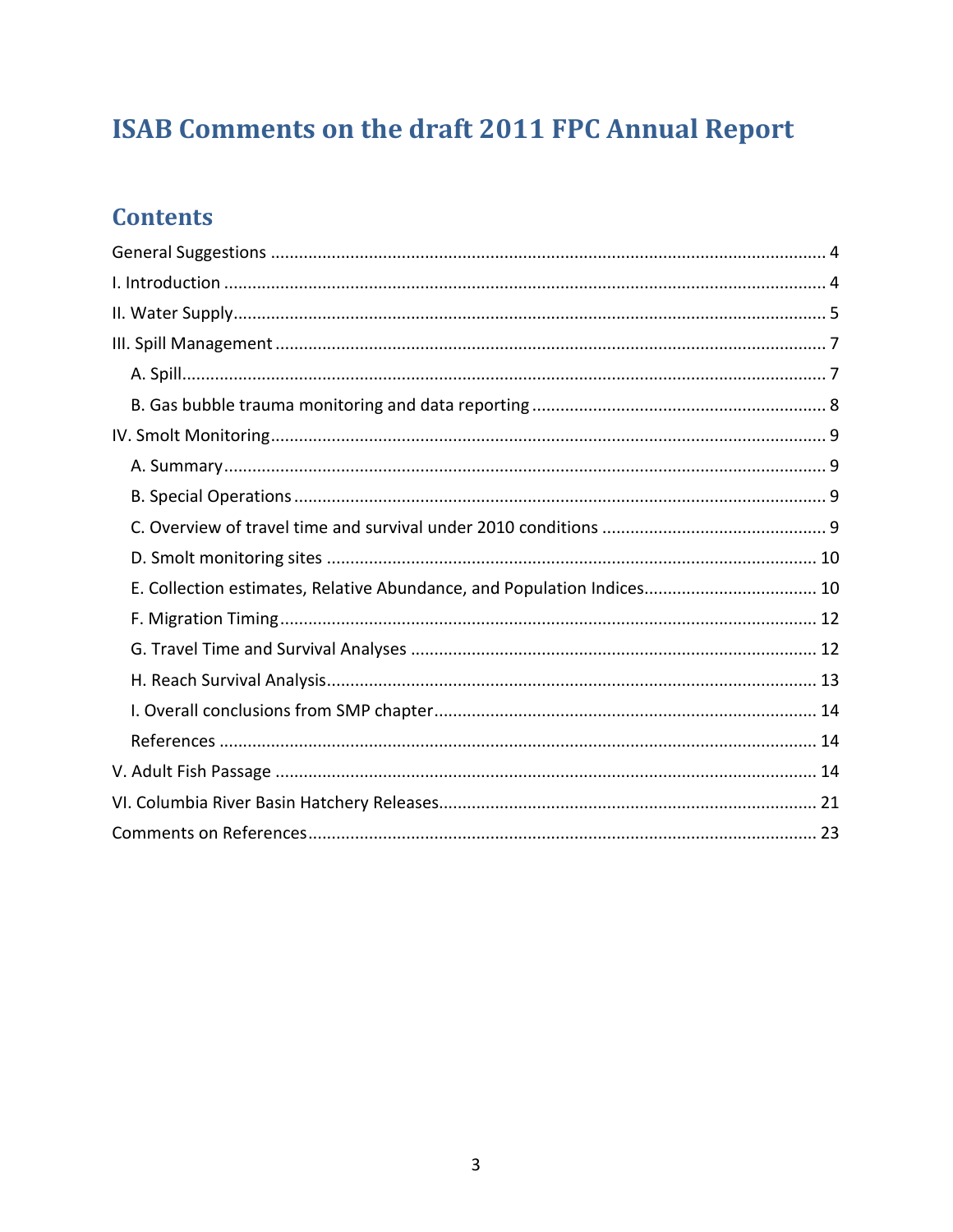## <span id="page-3-0"></span>**General Suggestions**

**Metrics and methods.** In many cases the methods for estimating various metrics, such as smolt survival and population estimates, are not described clearly, or at all. Thus, the reader cannot understand how the metrics are calculated, and therefore cannot interpret the results. A reader should be able to find a summary of these methods, at least in an Appendix, if not in the main report.

**Acronyms.** The manuscript often uses acronyms so placing the acronym list up front would be useful.

**Editing.** The document needs judicious editing because of incomplete sentences, incorrect grammar, and mistakes in referencing tables and figures. The Table of Contents incorrectly labels the Appendices.

## <span id="page-3-1"></span>**I. Introduction**

Overall, the Introduction is an improvement to the report. It effectively describes the purpose and scope of the report, although it seems unnecessary to state that the Introduction is new as a result of an ISAB request. The Introduction also differentiates the responsibilities of the Fish Passage Center from those of the many other groups and agencies that carry out research, data analyses, and forecasting for Columbia River salmon populations. Although the Introduction briefly identifies topics that will be discussed, such as adult returns and hatchery releases, a brief summary of how the sections of the report relate to each other might improve the sense of connectivity of subsequent sections of the report. A paragraph on how past reports have been used in making decisions would be enlightening.

#### *Specific comments:*

- 1. What are "migration flows"?
- 2. Why is the Smolt Monitoring Program the "central component" of the report? It is certainly an important component but perhaps no more so than several other activities. The importance of the reports is its integrated analysis of the fish passage process.
- 3. The sentence, "The report documents prevailing management questions or events that were discussed in the subject year," raises some issues. What are the management questions? Who discussed them and for what purpose?

#### *Editorial suggestions:*

• first two sentences seem unnecessary; suggest they be deleted.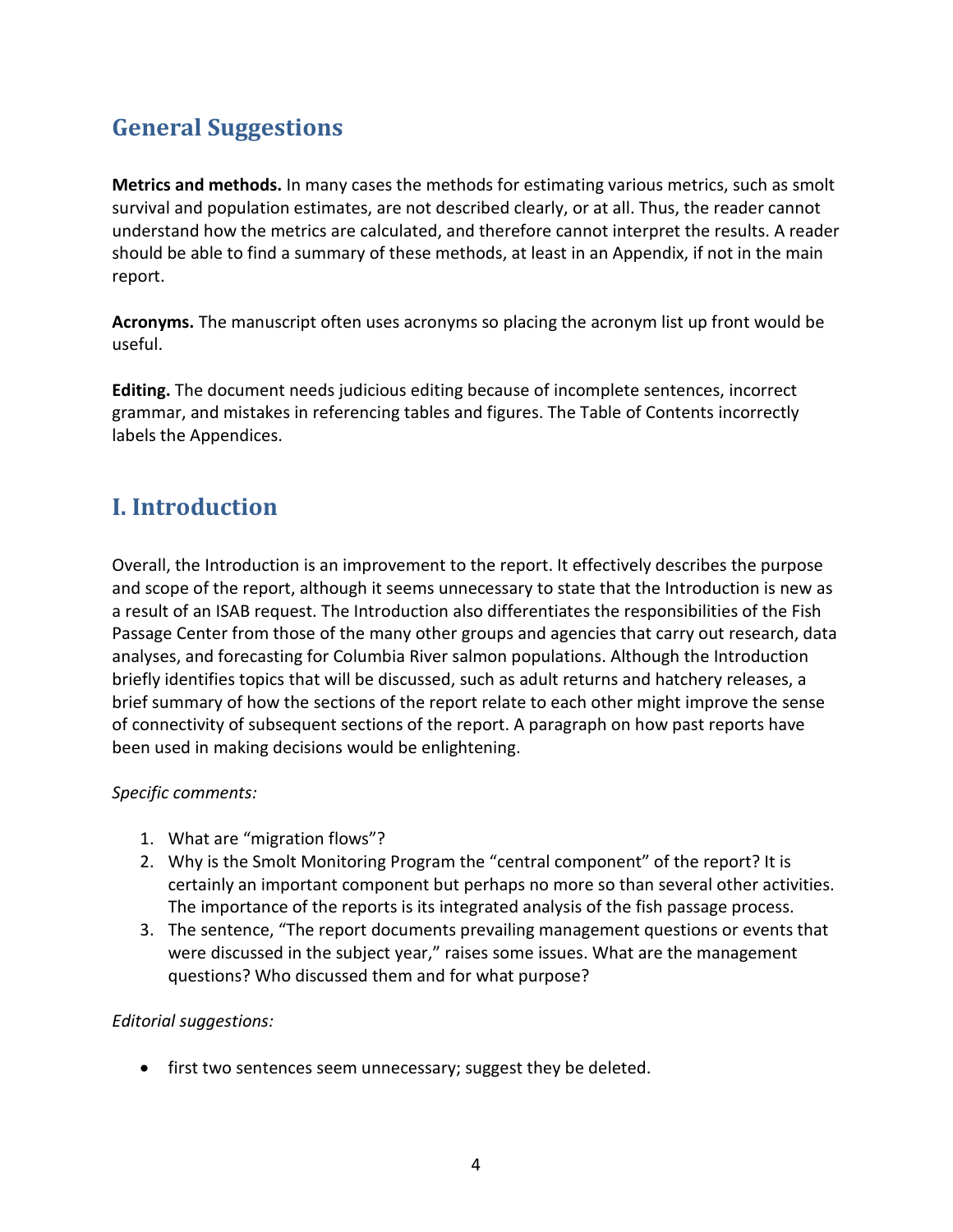- second paragraph includes some sentences that could benefit from revision.
	- $\circ$  1<sup>st</sup> sentence: Suggest changing "the resulting fish passage characteristics" to "fish passage events"
	- $\circ$  3<sup>rd</sup> sentence: Suggest changing "that is helpful in describing the year in terms of Columbia Basin salmon and steelhead passage through the hydrosystem" to "and context that could help to evaluate factors affecting salmon and steelhead passage through the hydrosystem"
	- $5<sup>th</sup>$  sentence: Suggest changing "to complete the representation of the year" to "provide a more complete record of data useful for assessing salmon and steelhead production"

## <span id="page-4-0"></span>**II. Water Supply**

#### *General Comments:*

This section provides an objective summary and includes a basic overview of water levels at key dams and discharges relevant to fish migration at important times of the year. The presentation is technically sound and provides abundant detailed data and information. The summary of information provides good context, and the comparison among years is useful. The graphics are clear and provide a useful context with flood control and BiOp-related objectives. Although this section provides much background information, it is not clear how these data are used, of if they are intended to be used in the remainder of the report. For example, some discussion of how these data relate to spill and to fish transit times would be useful. As mentioned in comments concerning the Introduction a brief transition to these important topics would be welcome.

#### *Specific comments:*

- 1. Please identify why the January-July time period is used.
- 2. Please provide an explanation of the January final water supply forecast (does this mean this is a forecast for the water year that is made in January?) and the April final water supply forecast. If these are forecasts, why is this information necessary?
- 3. If there are data for Lower Granite and The Dalles dams for 83 years, why is the observed runoff for WY 2011 only shown in comparison to 1971-2000? What is the significance of that time period? Does it make sense to compare WY 2011 runoff with more recent years? Please consider adding WY 1971-2000 for clarity.
- 4. Please define "seasonal" precipitation on page 5. There is room for confusion because the dates in the parentheses are the Water Year (annual precipitation?) while the table shows months (monthly precipitation?). Which months are included in the seasons for which the statistics are given?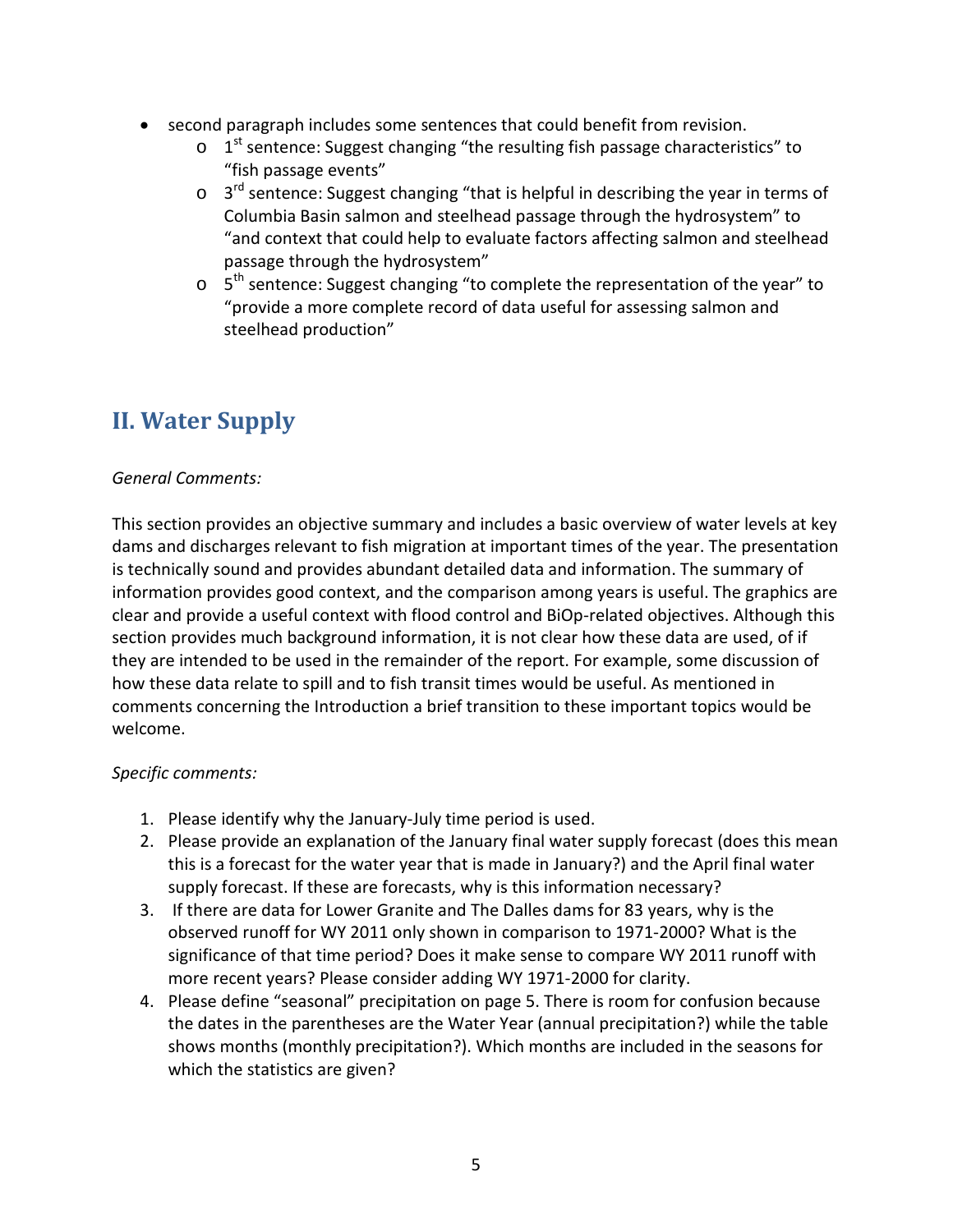- 5. Again the time period of 1971-2000 is used in Table 2.3 what is the significance of that time period? Why not include the entire period of record? Assuming this is WY please add "WY 1971-2000" for clarity.
- 6. For Table 2.4 (and accompanying text on page 6), over what years was the average calculated? Is it still the WY 1971-2000 period? If not, why is it different?
- 7. Are April 10th BiOp FC elevations (mentioned on p. 8) the same as April  $10^{th}$  BiOp elevations (shown on Fig 2.1)? Please provide a short explanation about FC and BiOp elevations. Perhaps a brief explanation can be provided here or since there is an explanation in the next chapter on Spill Management, perhaps readers can be referred to Chapter III for details.
- 8. What is the Spring Flow Objective period related to? What is Initial Controlled Flow (ICF)? Is it for hydropower, flood control or fish issues?
- 9. The last paragraph on page 8 should be clarified. It would help if one clarifying sentence or statement was made to say whether the BiOp draft limit was met. The last two sentences about Lake Roosevelt seemed unrelated to the prior part of the paragraph, but if they are related, a connecting sentence should be included to relate releases for Lake Roosevelt to the end of August BiOp.
- 10. Define SOR and TMT or direct the reader to Appendix L.
- 11. Identify what months are included in the Spring flow objective and Summer flow objective?
- 12. The axis labels on Figure 2.9 are very difficult to read. Consider using "outflow" in the axis label such as "Dworshak Outflow Discharge" to make the association clear.
- 13. In the first bullet in general conclusions, is the "average runoff between 1971 and 2000" just for the months of January to July?

#### *Editorial Comments:*

• Section C, some sentences should be corrected:

"Bold font would indicates"

"The general shape of runoff in the Columbia and Snake Rivers were similar with high flows beginning in mid-May followed"

• Several figures show elevations, not "operations." Also it would help to define FC in the first figure caption.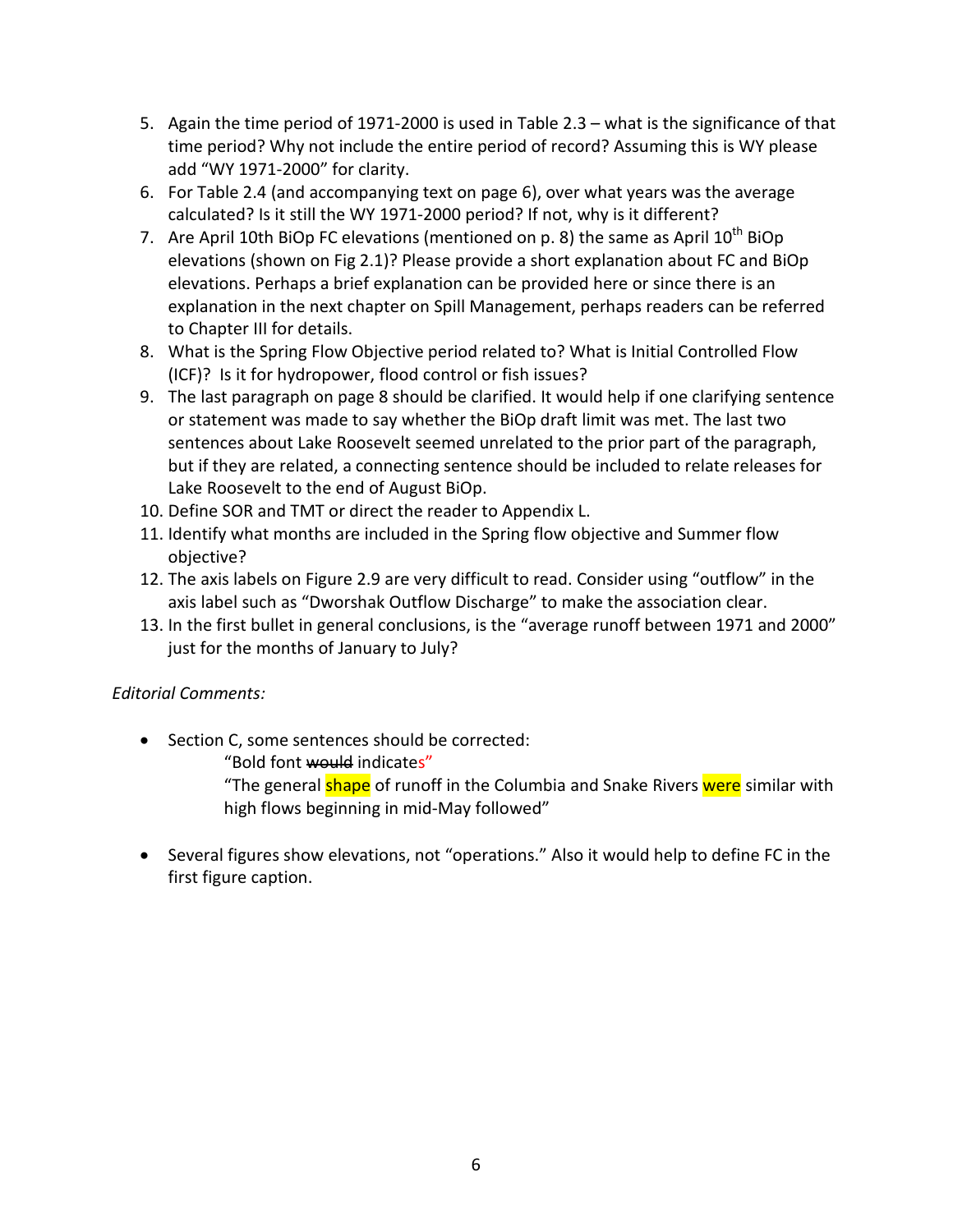## <span id="page-6-1"></span><span id="page-6-0"></span>**III. Spill Management**

### **A. Spill**

#### *General comments:*

Overall, this section does a good job of documenting conditions influencing flow and spill operations at each of the lower Snake, lower Columbia, and middle Columbia dams in 2011. The introductory Overview section provides useful background information on the spill program specified by the Biological Opinion and on the dissolved gas problems produced by higher spill levels. Less appropriately, this section also attempts to explain the significance of spill for fish survival. New data are available that bear on this issue, and these data should be addressed in detail elsewhere, not in this brief introductory section. The few references cited are not well chosen. Specifically, the statement is made that:

"Additionally, recent analytical results of salmon life cycle survival indicate that spillway passage affects survival throughout the life cycle. Chinook adult returns declined with multiple passages through powerhouses at dams (Petrosky and Schaller 2011). Analyses conducted by NOAA Fisheries in the development of the Biological Opinions showed that smolt to adult return rates for Chinook and steelhead were related to arrival time at Bonneville Dam, and that multiple bypass reduced SARs (Scheurell [sic] and Zabel 2007)."

The Petrosky and Schaller 2011 reference is incorrectly cited (it was published in 2010) and incompletely cited in the following References section (the journal issue and pages are not specified). This paper describes a modeling study that did not examine the within-year effects of multiple powerhouse passage on survival; it appears to be an inappropriate citation here.

The Scheurell and Zabel 2007 reference is an unpublished NOAA Fisheries Center manuscript, but a paper with an almost identical title was subsequently published by Scheuerell, Zabel, and Sandford in 2009. This paper did not examine or address the effects of multiple bypass events on SARs.

#### *Specific comments:*

- 1. Actions that are implied by "action required" mentioned later should be defined on page 25.
- 2. Specify dates to be included in the spring and summer seasons in Table 3.1
- 3. Define "gas cap."
- 4. Consider including the abbreviation "DWR" after Dworshak in the caption.
- 5. The implications about RSW in the first paragraph regarding Lower Granite Dam on p. 28 are not clear. Are the authors saying the SPE with the RSW for 24 hrs with 20 Kcfs spill is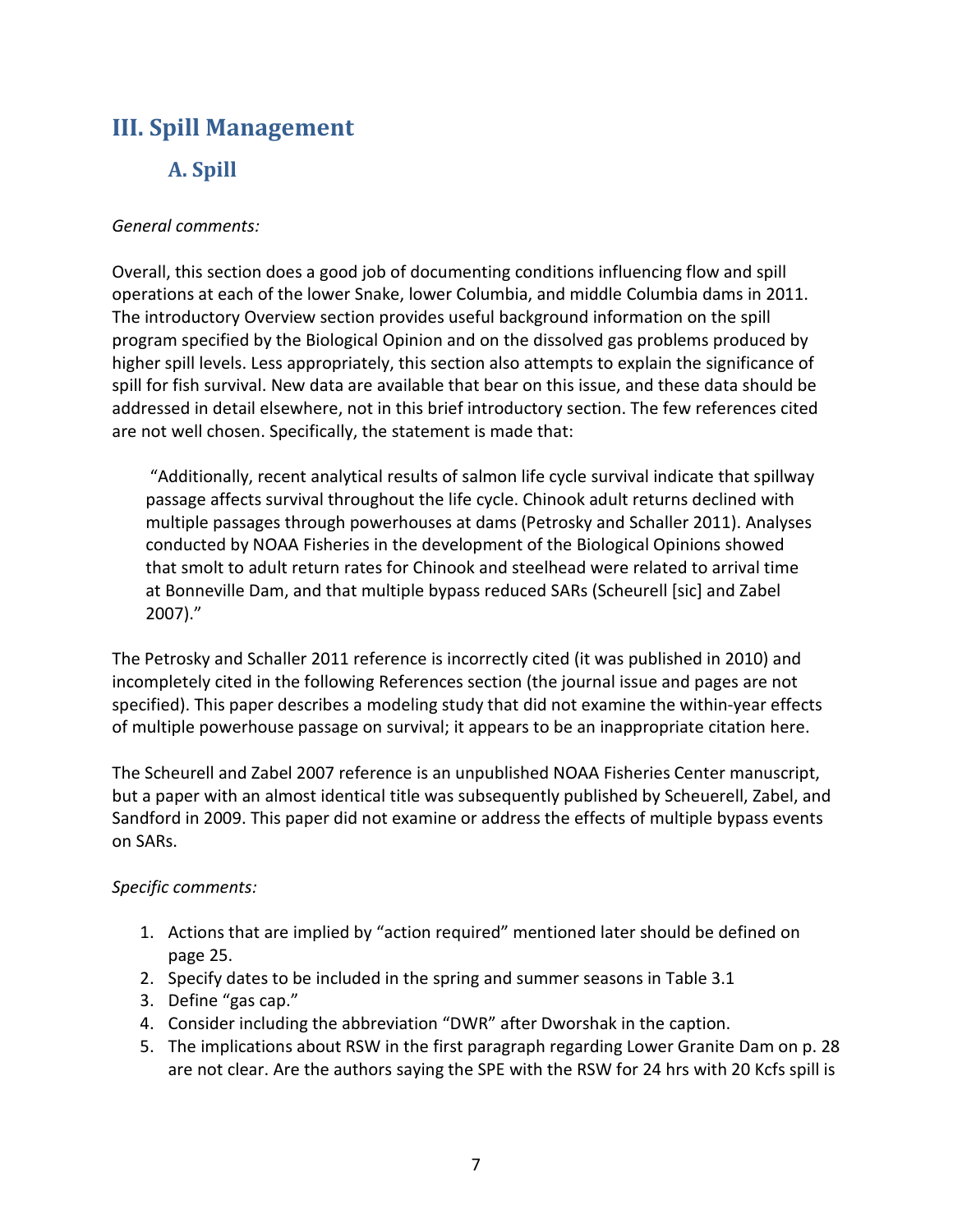not much different than the SPE estimated without the RSW for 12 hrs at 60 Kcfs? If so, is this a good thing?

- 6. For figure 3.2 suggest adding the abbreviation "LGR" to the caption for clarity (same comment for all other dam figures in this section)
- 7. For Ice Harbor Dam at the top of p. 31, there is a reference to "all with RSW in place"  $$ what does this mean? Is the RSW now in place? Is the significance of the RSW the same as what was referred to for Lower Granite Dam where the RSW was explained (including year of installation and studies of SFE)?
- 8. Why are Figures 3.13, 3.15, 3.17, 3.19, 3.21 not shown for other dams? They are interesting figures, but not really discussed in the text. Figures show data for 1997 but caption identifies 1998 to 2011.
- 9. Table 3.3 caption suggest including definitions of the name abbreviations used in the table.
- 10. Figures 3.24 to 3.28: A line across the graph at the second y-axis value for "action required" for GBT (e.g., 15%) would make it easier to tell that action was required. Identify the action that is required?
- 11. Define terms in the figure caption such as GBT and TDGS. How is TDGS different than TDG?
- 12. Table 3-4: What is RIS?

## <span id="page-7-0"></span>**B. Gas bubble trauma monitoring and data reporting**

#### *Specific comments:*

- 1. Figures 3.24 through 3.28 clearly summarize the results of gas supersaturation monitoring and gas bubble trauma (GBT) monitoring during the spring and summer juvenile migration seasons in 2011.
- 2. A minor improvement would be to show a "0" above the baseline for dates when sampling was performed but no cases of GBT were observed.
- 3. Page 51, first paragraph of the discussion. In the monitoring of the total dissolved gas levels what is considered biological monitoring or physical monitoring?

#### *Editorial comments:*

• Page 51, first sentence of discussion: The semi-colon should be a comma. Otherwise, the sentence is a fragment.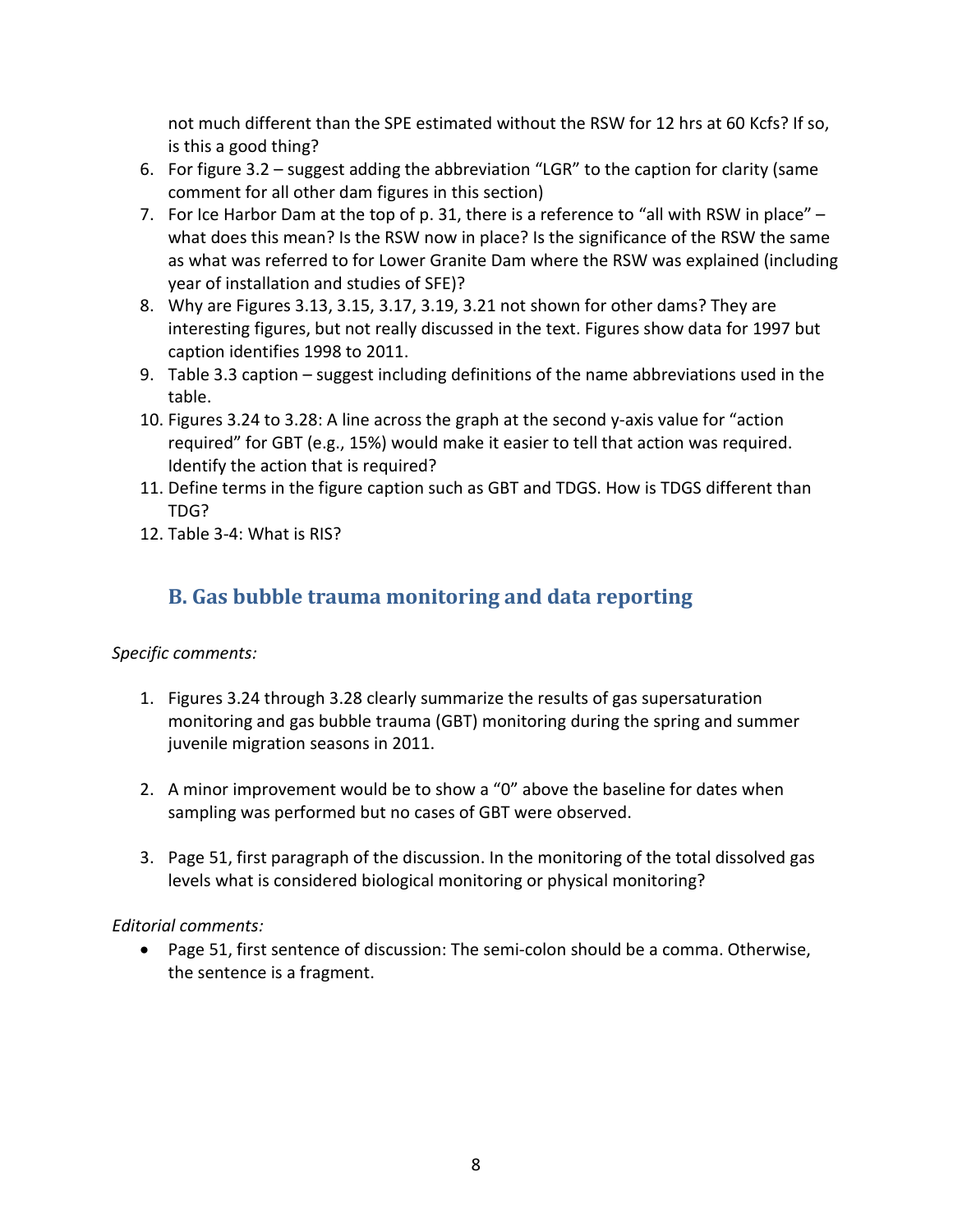## <span id="page-8-0"></span>**IV. Smolt Monitoring**

### **A. Summary**

#### <span id="page-8-1"></span>*General comments:*

This section provides a good short description of flow conditions in 2011 and the survival of juvenile salmon and steelhead relative to other years. It would be very useful if a description of the methods used to calculate the various indices was provided so the reader does not have to struggle to decipher how each index is calculated and interpreted from the descriptions scattered throughout the section.

## **B. Special Operations**

#### <span id="page-8-2"></span>*General comments:*

In the sections describing John Day, The Dalles, and Bonneville dams, it is unclear whether the survival rates reported are based on the acoustic tagging, or another method. The methods of capturing, tagging, and detecting these fish should be described in the text or summarized in an appendix. The meaning of "spillway effectiveness" is not defined.

### **C. Overview of travel time and survival under 2010 conditions**

#### <span id="page-8-3"></span>*General comments:*

**Snake River –** The method and data for determining smolt survival should be described in the text or summarized in an appendix. Dam names are shown as acronyms, instead of spelled out, in one place.

The Annual Report does not include a Methods section so many technical terms are not defined when first introduced, and this "overview" section is separated from the graphical presentation of data on migration timing, travel times and survival later in the report. For these reasons the information presented here is laborious reading and so not as useful as it could be.

#### *Specific comments:*

Should the title of this section be "… under 2011 conditions"?

p. 56 – The report states, "Temperatures were cooler than average in the Snake River. So, it appears that the high survivals and shorter fish travel times observed for all spring migrants were likely due to high spill proportions and the presence of surface passage weirs at all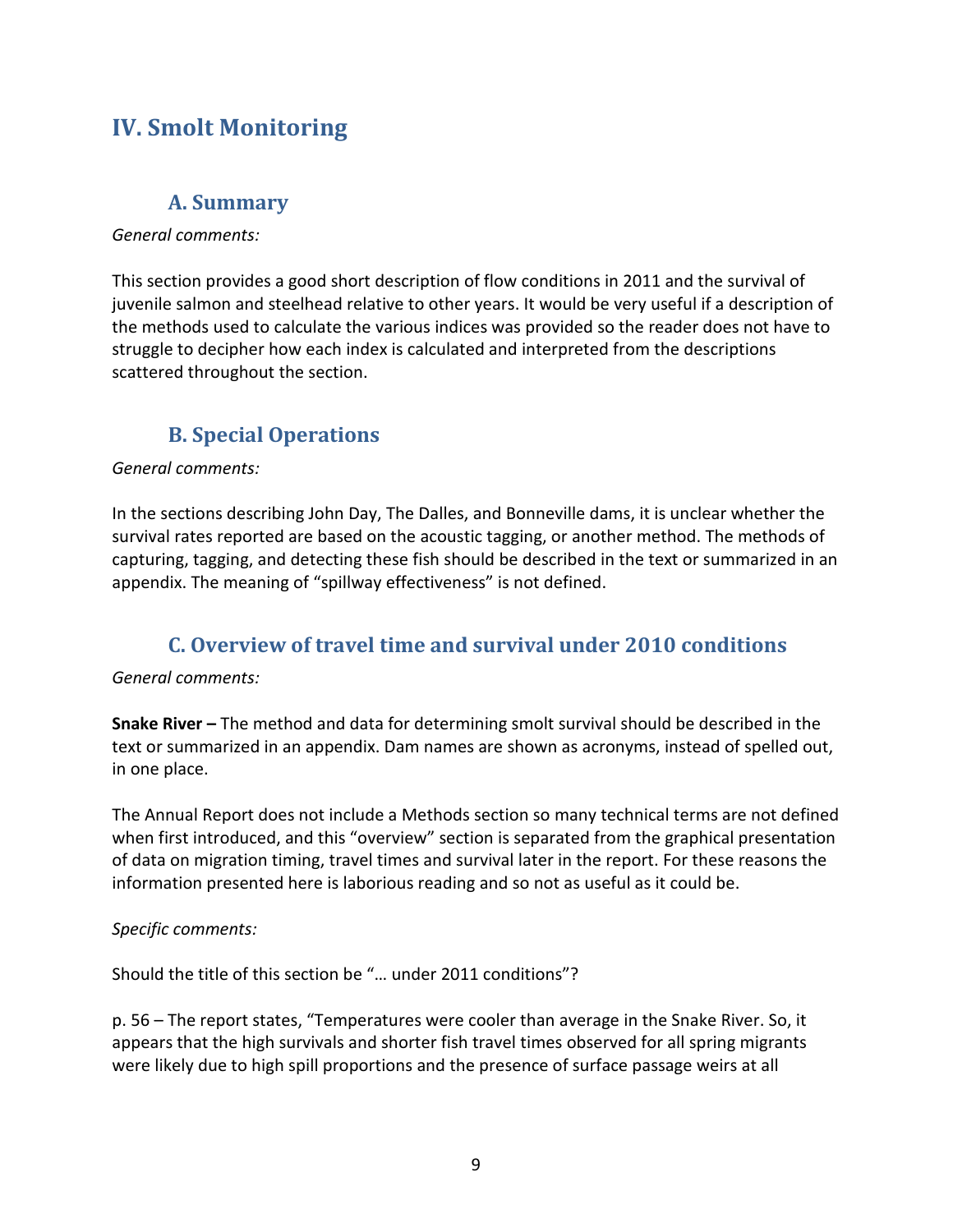projects in the Snake River." An explanation of why the conclusion in the second sentence follows from the statement in the first sentence is necessary.

### <span id="page-9-0"></span>**D. Smolt monitoring sites**

#### *General comments:*

The general introductory material that begins this section seems out of place here so perhaps could be deleted without harm.

This section discusses "passage indices" for the first time, without defining what they are or how they are calculated. It would seem useful to provide an introduction, methods, and results before presenting a discussion or summary of the findings, or perhaps a summary/abstract could be included at the beginning of each major chapter. Here, summaries appear throughout this section, but before the data are presented.

#### *Specific comments:*

P 58-The meaning of the statement, "In addition, treating larval and juvenile lamprey as target species of the SMP allowed for the expansion of lamprey samples to an estimated collection" is not clear.

### <span id="page-9-1"></span>**E. Collection Estimates, Relative Abundance, and Population Indices**

#### *General comments:*

The distinctions between collection index, passage index, population index and population estimate are explained more cogently than in previous reports, but are still somewhat arcane. It would be useful to have a clear statement of the methods used to calculate each index, and what each is designed to measure. A narrative and a summary table would be useful, and could be put in an Appendix since it would be needed in each Annual Report.

An example of the confusion that could be eliminated by an effective methods section is provided on Page 60, first paragraph (incomplete one) – "The population index is then computed by dividing the daily collection by the estimated daily collection efficiency."

- 1. There is no metric described previously as the "daily collection." The "collection estimate" described above is apparently an estimate of what passes through one bypass, based on timed collections throughout the 24-hour period and expanded to the total period.
- 2. It is unclear whether this "collection estimate" is divided by a detection probability it would yield an estimate of the total number of fish that passed through this one bypass.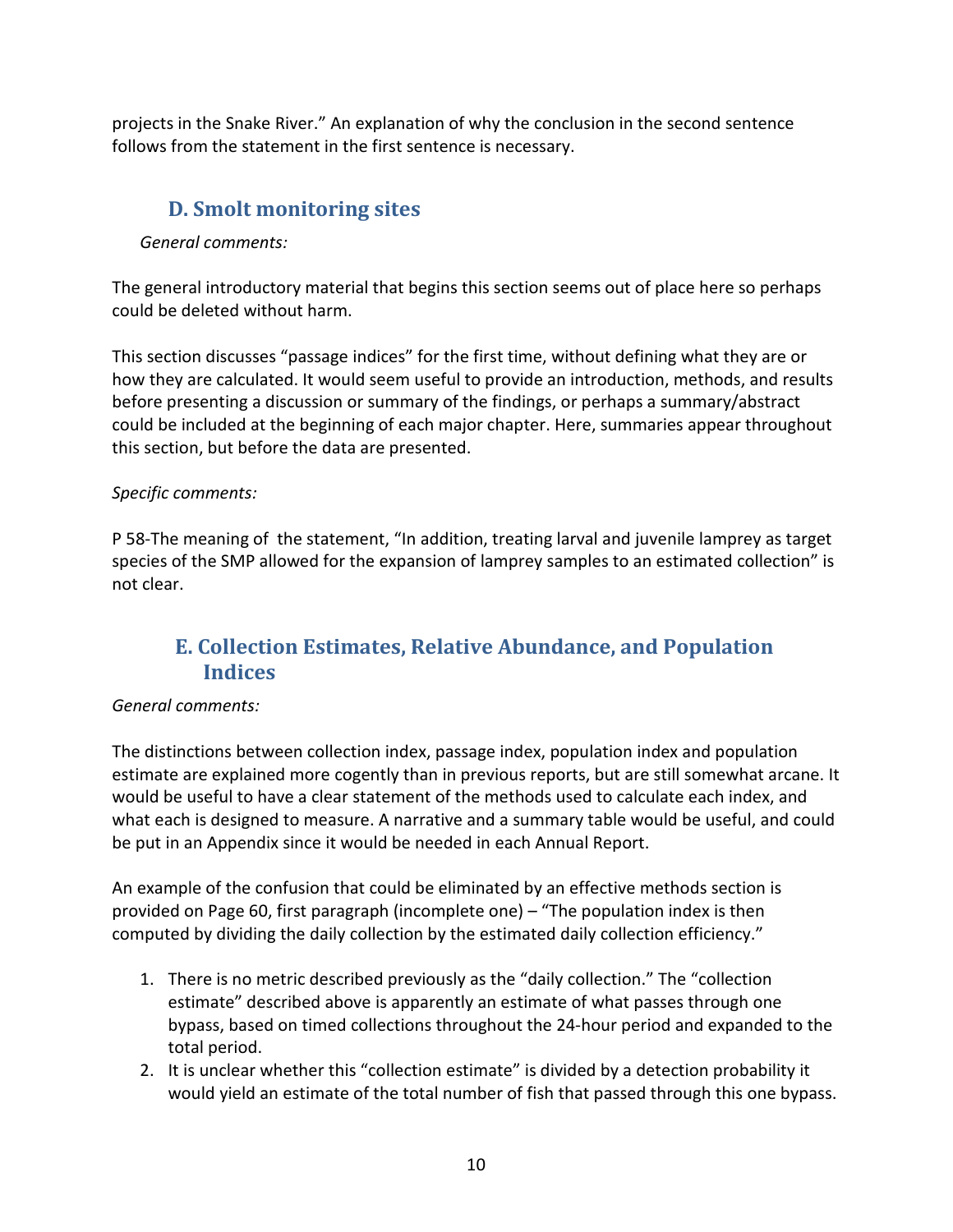3. If the authors want to estimate the total population passing the dam would this be calculated as the "daily passage index" divided by the detection probability? Is the "daily passage index" calculated by expanding the "collection estimate" to the entire flow passing the dam?

Another example of possible confusion comes from Page 65, first sentence – "The population estimate was calculated as the total collection estimate divided by collection efficiency." It is not clear if the "collection estimate" was only for the one bypass where fish were sampled. Here the report implies that this is a total estimate of the fish emigrating in the entire flow, which perhaps is termed the "passage index." Again, a clear description of the methods used would reduce confusion.

#### *Specific comments:*

P 60, last two sentences – Is the point here that the passage index, although biased in various ways, is available for all the dams, whereas the population index is not (or the estimates available are of low precision)? Please clarify.

P 61-63 – It is surprising that no trap efficiencies are estimated for these upstream traps, based on marked fish released above the traps. Is this not a standard operating procedure for traps?

P 62, last paragraph – it appears the third sentence contradicts the first two. Also, it seems odd that the 2011 steelhead collection count of 4,071 is exactly the same as the 10-year average.

P 63.  $3^{rd}$  line – meaning of "not shorted the season" is not clear.

P 63,  $2^{nd}$  full paragraph – change "However, then" to "However, when"

P 63, second full paragraph – The discussion here of why sample totals are different seems less important than other comparisons, such as of passage index or population index values among years. Also, this is the first time the reader learns that most of the fish collected at the lower Snake River dams are transported. If a summary is given above, this seems important to describe.

p. 63, third paragraph – Reference to Appendix I appears incorrect due to mislabeling of Appendices.

P 63, last paragraph – This is the first mention of a "population estimate," but the calculation is not described. The CJS method is not described in enough detail that a reader who is familiar with this method could understand what was done. Overall, perhaps more should be made of this CJS estimate, rather than describing the raw numbers of fish collected.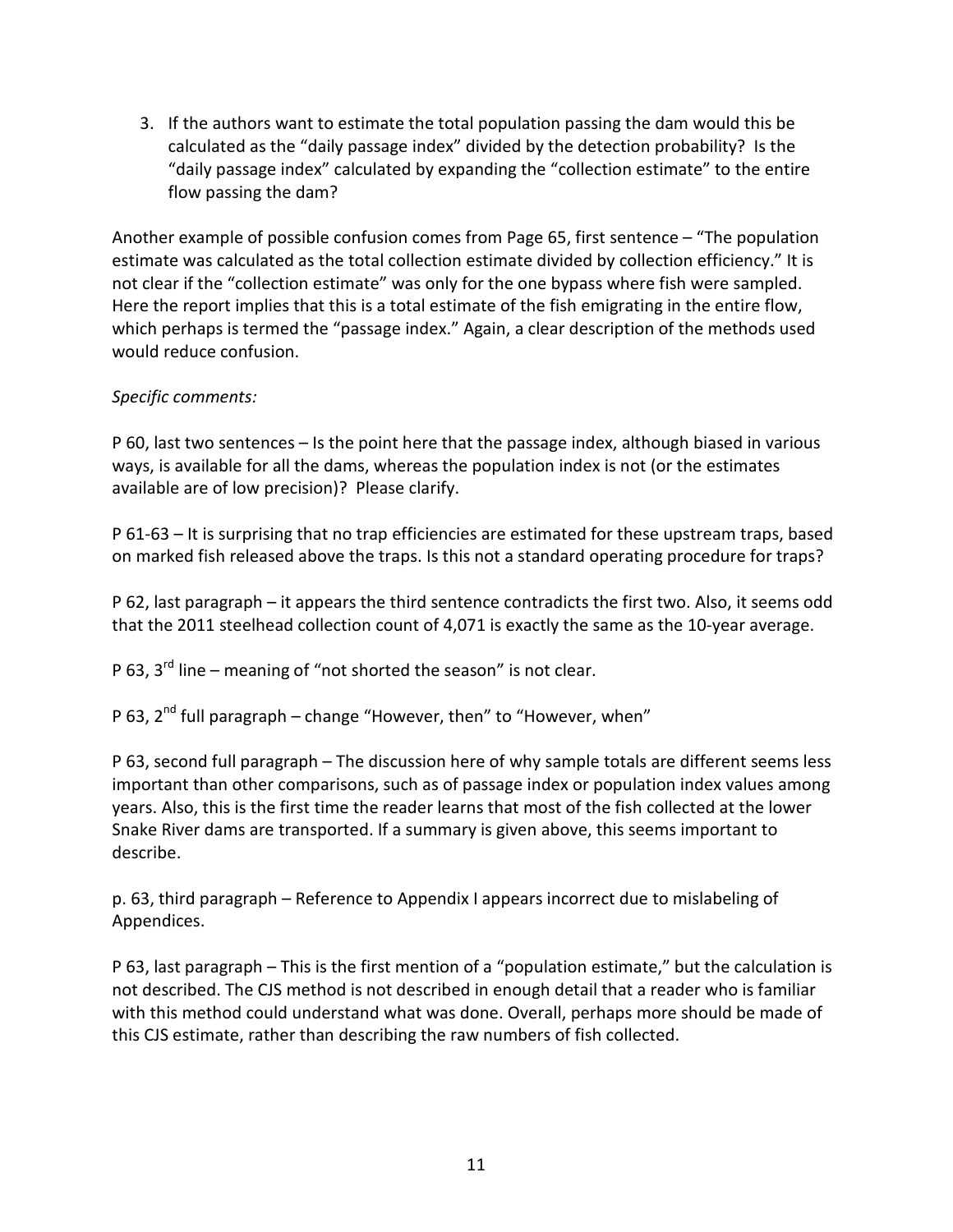P 64 – Caption of Table 4.4 states that the "population indices" will be presented, but none are in the table. Likewise, the names used in the table (e.g., "collected") are not the same as the metrics described in the text.

P 65 – It is unclear why the authors present two population estimates ("population estimate" vs. "population index"). Is it because the estimate based on CJS was done only at one dam?

General comment – Overall, more descriptive names could perhaps be used for these indices to allow a reader new to this system to understand their meaning more easily.

### **F. Migration Timing**

#### <span id="page-11-0"></span>*Specific comments:*

Migration timing is adequately described in this section. One intriguing feature mentioned was the unusually late timing of age-0 Chinook passage at Rock Island in 2011 and the previous two years, in contrast to relatively early passage for age-0 Chinook at other sites. If the reason for this late timing is known, it would be worth a brief explanation.

P 67, first paragraph - No reason was offered for the later timing of all species at Rock Island Dam, even though reasons were offered for differences in timing at Lower Granite Dam in the previous paragraph.

P 69, first paragraph, third to last sentence – Should this read "…much *higher* than the 10-year average of 1.1%"? In the next paragraph a brief definition of "fall Chinook tules" would be useful.

## <span id="page-11-1"></span>**G. Travel Time and Survival Analyses**

#### **Results of Hatchery and Trap Release…..**

#### *Snake River*

*Specific comments:*

Table 4.11 – The symbols H and W are not defined.

P 70-72: Survival estimates – A methods section or description of how these survival rates are calculated would be very helpful to allow results to be more effectively used. Are they simply fish recaptured divided by the number released? Do the estimates account for detection probabilities that are less than 1.0? If so, how? How are the confidence limits calculated?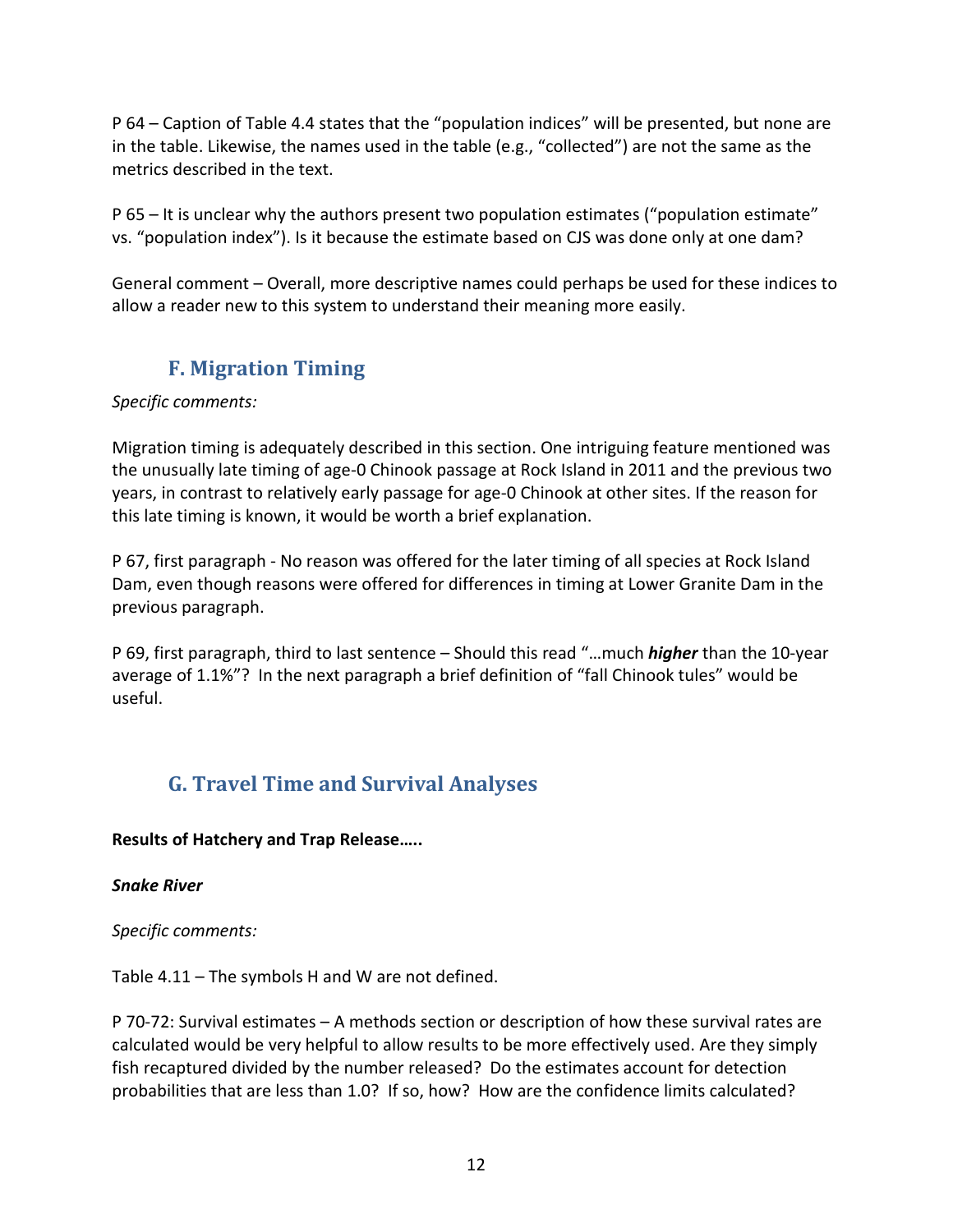#### *Mid-Columbia*

*Specific comments:*

P 73, first full paragraph – What statistical method was used to test relationships between fish travel time and index flows, and what groups were tested (i.e., what is the sample unit)? No results of tests are reported, nor methods described. The third to last sentence has incorrect grammar, and is actually two sentences. The dates 2007 to 2009 in the caption of Table 4.14 appear to be incorrect.

At the bottom of P 73 a significant weighted regression is reported, but it is unclear what the statistics are (0.975 is  $r^2$ , for example?). What is being correlated with what? Is annual survival the sample unit used, over 5 years? In the next section it becomes apparent that fish are released in cohorts, so perhaps each cohort is a sample unit? The final sentence of this subsection is unclear. What is related to fish survival?

## <span id="page-12-0"></span>**H. Reach Survival Analysis**

#### *General comments:*

It would be ideal to show a picture of a surface spill weir early in the report, for those who may not have ever seen this structure.

The graphical presentation of data in this section is quite effective.

An explanation of how these reach survival estimates are calculated would be useful. The reader must begin reading and interpreting the data without knowing how they were derived.

#### *Specific comments:*

P 75 – The "relative migration rate" is not clearly defined, and the caption for the figure panel that reports this metric cannot be easily understood. The definition given on the next page is not entirely clear either. Is relative migration rate computed as the fish migration rate in km/d, divided by the water travel time in km/d?

P 80, first incomplete paragraph – relative fish travel rate (same as "relative migration rate"?) is again defined, but is again unclear. The significance value of "p=0.0000" is unclear. Perhaps it should be p<0.00001?

p. 83 – The sentence, "This cohort did not experience the high flows and spill that came later in the arrived later in May in the Columbia River" should be revised.

P 84, Figure 4.8A and B – the meaning of the red symbols is not defined.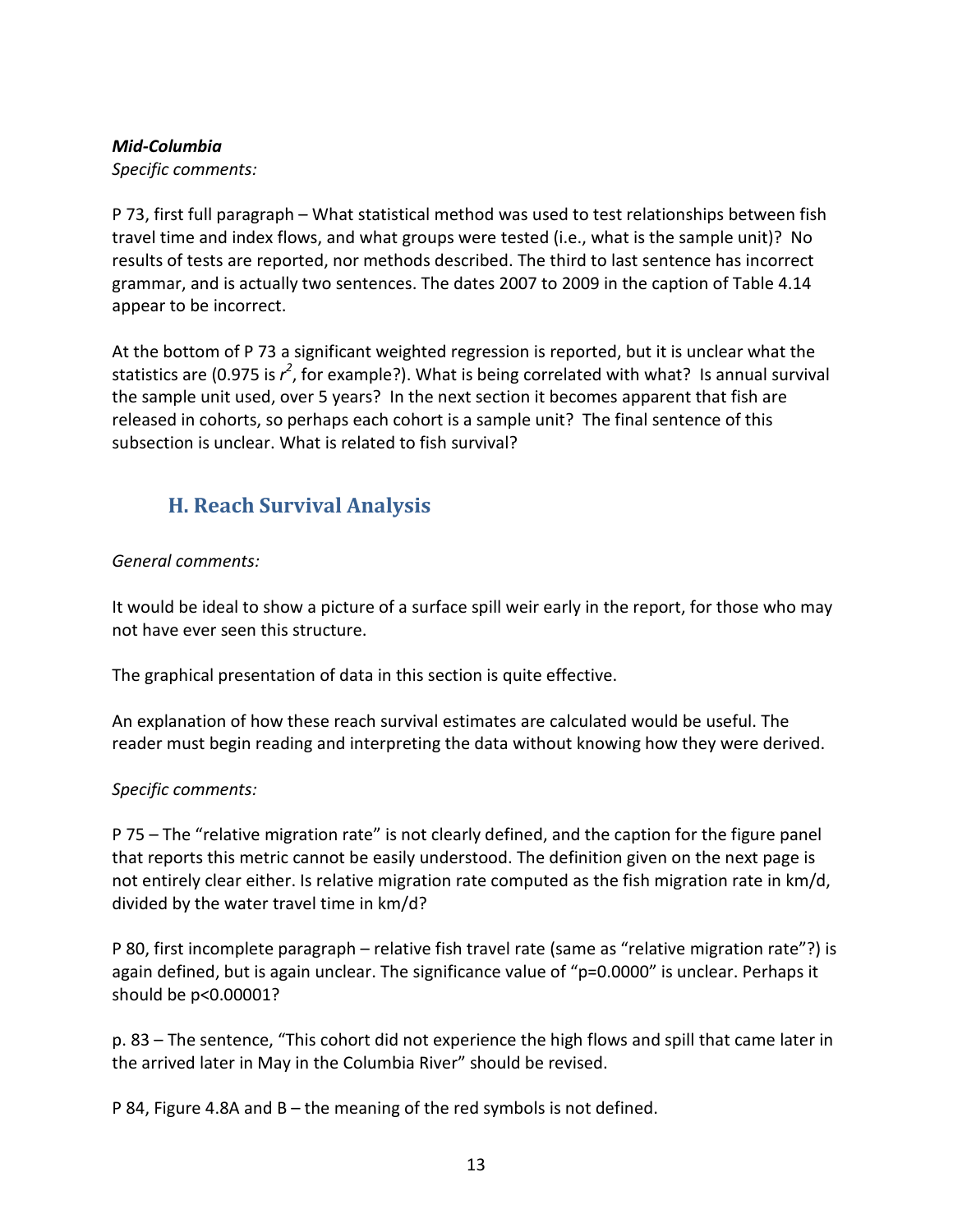p. 86, last paragraph – Revise, "Fish travel times were faster average in 2011."

P 88, third paragraph – First sentence is a run-on sentence and needs to be rewritten. It was unclear to one reviewer how bird predation causes survival to be biased low, but perhaps this was the reviewers lack of understanding of where fish are released and detected.

The upward trend in steelhead migration rate relative to water flow over the past 13 years (Figure 4.4E) is dramatic and is explained as likely due to the installation of surface weir devices at the Snake River dams. That seems a reasonable explanation: are any alternative hypotheses also feasible? Relative migration rates for steelhead have also increased in the mainstem Columbia River in recent years (Figure 4.7 E). Can that change also be related to the installation of surface weir devices?

### **I. Overall conclusions from SMP chapter**

<span id="page-13-0"></span>*Specific comments:*

This section is important and would benefit from careful editing to improve clarity.

p. 88, last paragraph – Is it only the below average spill proportions that give rise to poorer migration conditions?

### <span id="page-13-1"></span>**References**

- Petrosky, C.E. and H.A. Schaller. 2010. Influence of river conditions during seaward migration and ocean conditions of survival rates of Snake River Chinook salmon and steelhead. Ecology of Freshwater Fish19:520-536.
- Scheuerell, M.D., R.W. Zabel, and B.P. Sandford. 2009. Relating juvenile migration timing and survival to adulthood in two species of threatened Pacific salmon (*Oncorhynchus* spp.) Journal of Applied Ecology 46:983-990.

## <span id="page-13-2"></span>**V. Adult Fish Passage**

#### *General comments:*

Abundance and migration timing of adults and jacks in 2011 are documented and illustrated graphically to facilitate comparison with statistics for the previous year (2010) and the 10-year average. Unusual observations that warrant further investigation are highlighted appropriately.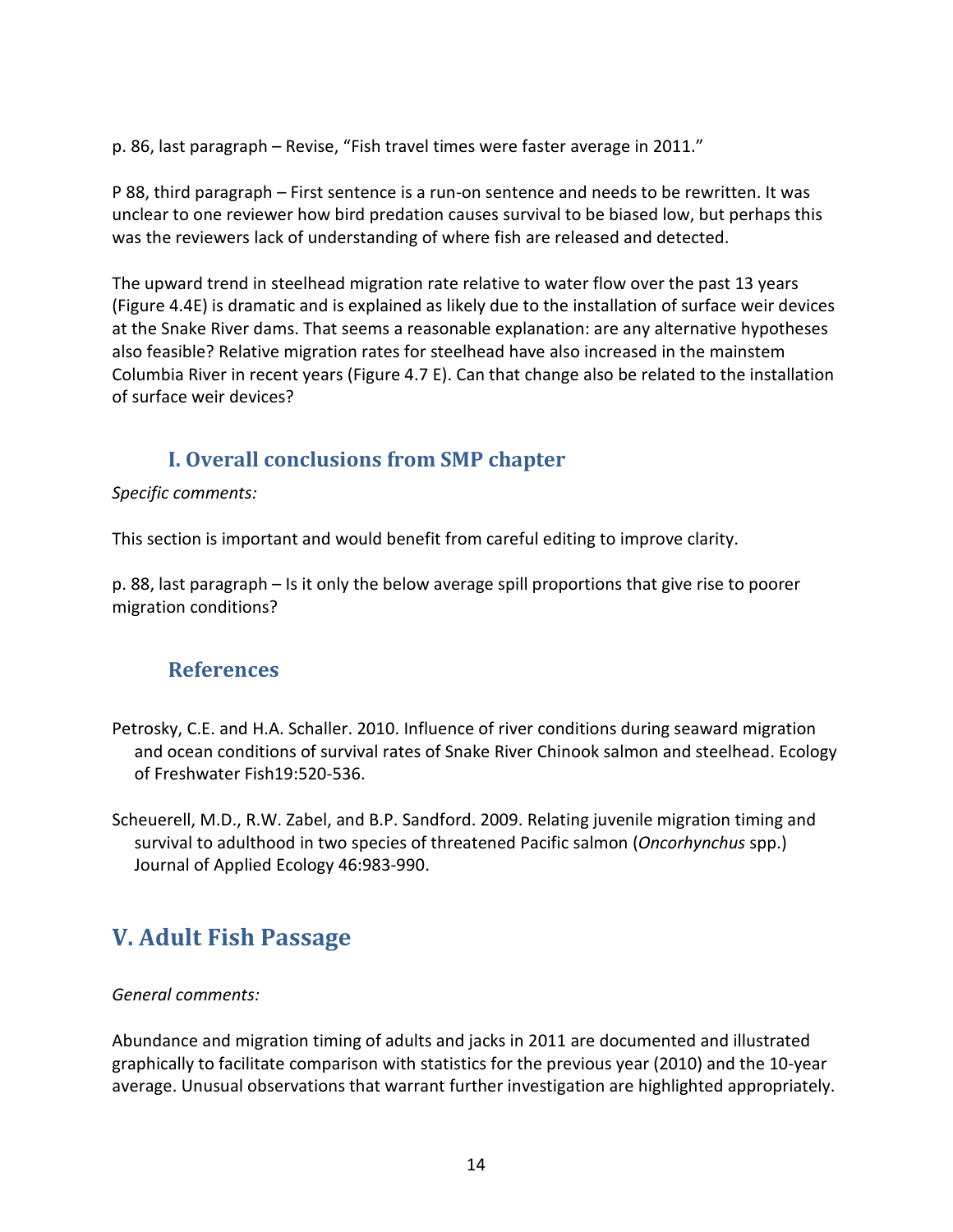Tables and figures have been improved relative to previous reports and are generally useful and easy to understand.

The introduction provides some methods for counting adult salmon at dams, but they are described only briefly. Are there some references that could be added that provide additional detail on counting and estimation methods? Information on video counting methods is particularly sketchy.

The summary of how fish counts are made is very useful. It would be useful to define "direct counting" as counts made by observers at specific points in the fish ladders, the first time it is used. The description of adult runs by species and race, and maps of how many pass over each dam (and by implication, where they spawn), were also very useful.

#### *Specific comments:*

P. 90, Section V. title: change 2010 to 2011.

P. 90, 1st paragraph: It would be helpful to summarize the salient differences between direct and video counts. The paragraph reads awkwardly and sentences about differences in temporal coverage among agencies should be rewritten with parallel structure to improve clarity.

p. 90, 1st paragraph: Dates in text differ from dates in Table 5.1. Text: "Grand Coulee (completion by 1941)" - Table 5.1 gives completion date as 1942, and text: "Brownlee, Oxbow, and Hells Canyon (completion by 1958) - Table 5.1 gives completion dates of 1961 for Oxbow, 1959 for Brownlee, and 1967 for Hells Canyon.

The text and Table 5.1 provides very brief information "yes" or "no" on adult fish passage facilities at Columbia River Dams. More detailed information on adult fish passage facilities or references to reports with details would be useful.

P 90-92 – The table of dams and their characteristics is very helpful. A page reference to a map showing the locations of dams would be convenient for readers.

p. 92 - The paragraph briefly describes differences in adult fish counting methods (e.g., direct counts vs. video counts). Are there differences in counts depending on methods and, if so, how are these evaluated?

P 93-94, Table 5.2 – Caption and column headings are awkward. Show full names of dams, rather than acronyms. It is unclear what "Chinook race dam" means in the caption. Likewise, "Chinook race counts" in the text is not defined. For the caption, perhaps use "Historical reporting dates for dam passage of adult salmon and steelhead." For the column headings, perhaps use "Chinook salmon by race: Spring Chinook (SP), Summer …" and "Other salmon and steelhead."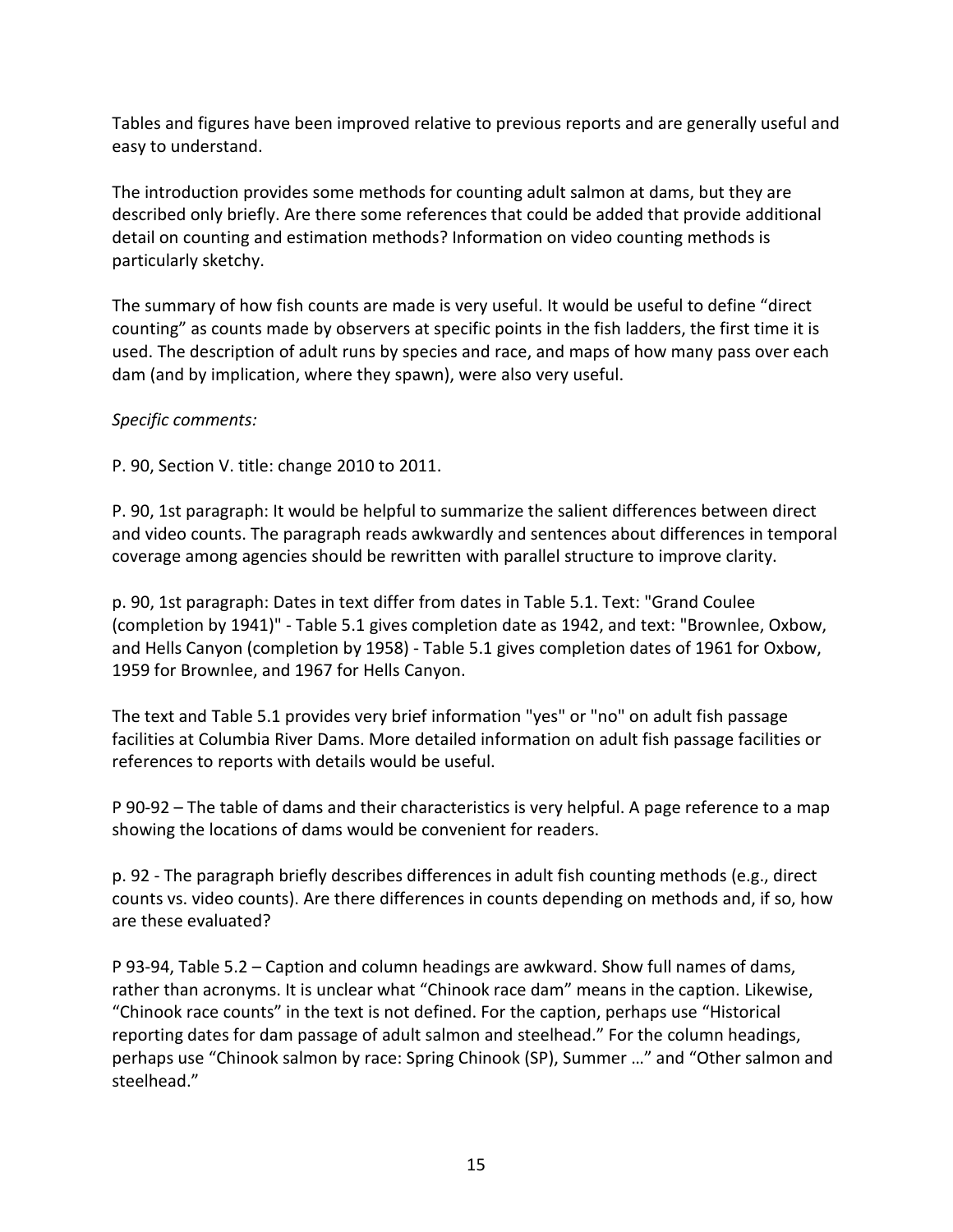Table 5.2 - In the column 3 header - steelhead is spelled wrongly.

p. 93, Table 5.2- What years are included in the "historic" reporting dates? How were the specific dates for passage of the different Chinook races determined by USACE? Why aren't passage dates for steelhead seasonal races (summer, winter) and inland summer runs (A-run, Brun) or other species in the report, i.e., sockeye, chum, pink, lamprey, listed? How are winterrun steelhead counted?

P 94, first paragraph – the term "conversion rates" is not defined.

p. 94, last paragraph: "to the Pacific Ocean, where they grow from juveniles to mature adults" note that spring Chinook and stream-maturing (summer-run steelhead) are immature when they enter the river from the ocean.

P 95, Section B. Presumably the goal in this section is to provide information on the spawning distribution of the various categories of salmonids that are counted passing the dams. Although the background text provides useful facts on life history types, ages at migration and maturity and run timing, the facts are not easy to extract quickly. Clarity could be improved by first carefully defining the life history and run timing categories that are being counted as distinct entities. For example, how is a Summer Chinook distinguished from a Spring Chinook? How are tule fall Chinook distinguished from bright fall Chinook - by their color (as implied here) or run timing (as suggested on p 153)? If not essential to category definition, the additional information about ages at juvenile and return migration is not directly relevant here, but would still be useful to summarize (perhaps in a table) to facilitate interpretation of abundance and distribution data. For example, it would be very helpful for interpreting trends and anomalies to point out the year of ocean entry for each counted category – that is, what year the fish returning in 2011 had migrated through the hydrosystem and into the ocean.

p. 95, "Summer Chinook return to the Columbia River Basin in the fall" - correct to "in the summer" p. 95, In describing summer Chinook life history, the authors state: "The adults return later (McCann, 2012)." Please clarify, i.e., later than what? According to Galbreath (1966), summer run Chinook salmon adults return from mid-May to mid-July. There is no mention of the large overlap in run times of seasonal races in the text.

The reference to "production" (as on p. 95 "tributaries with spring Chinook production") is vague; it is not clear whether this term refers to spawning or rearing or both.

Please us consistent spelling of "fresh water" or "freshwater"

p. 96, Fall Chinook, 1st sentence - the sentence refers to a 1992 NMFS report. Add a citation to the report.

p. 96, Coho: The two citations are inappropriate. Cone (1999) provides life history information only for Oregon coastal coho salmon. Ball (2011) is a sport-fishing forum website that provides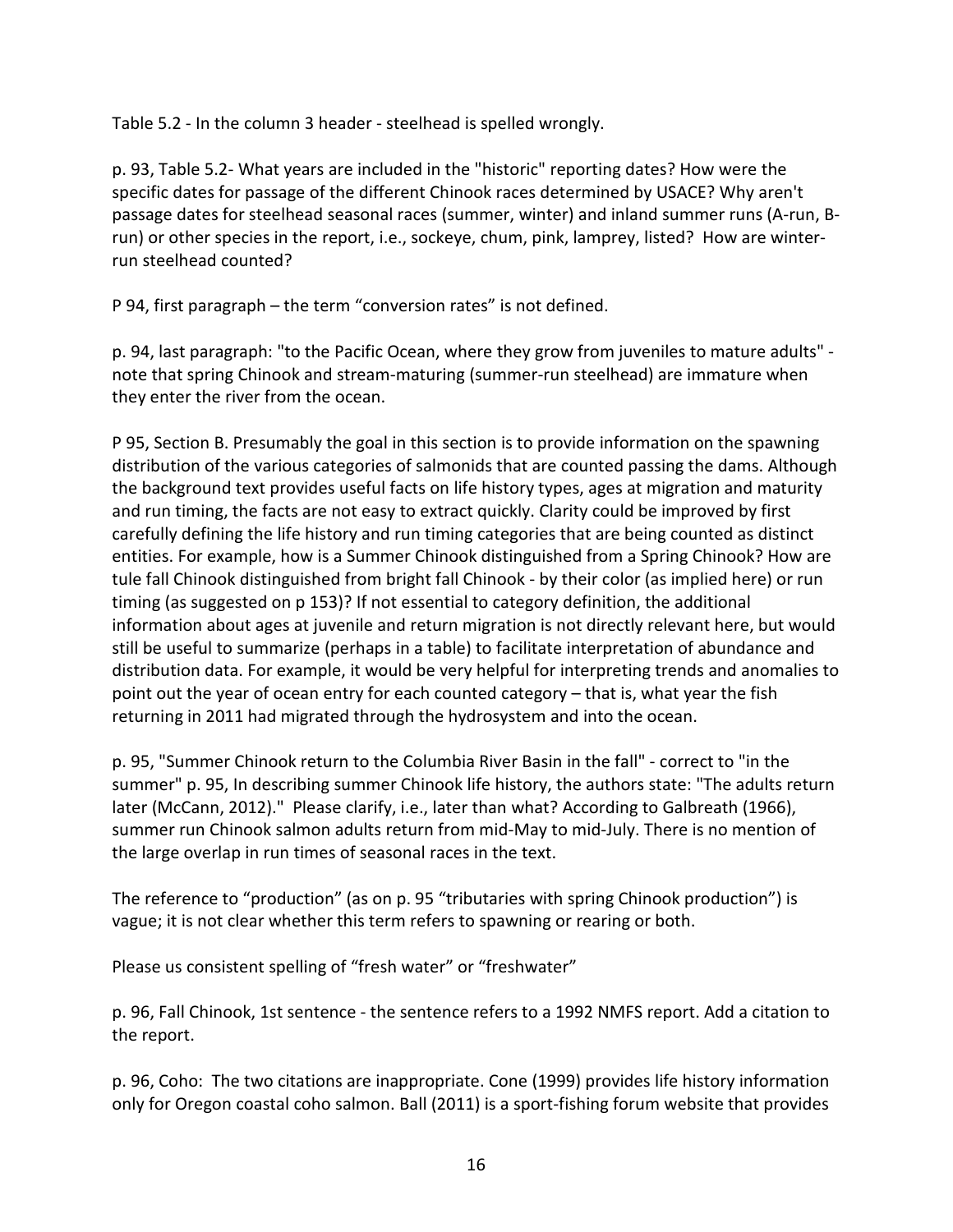very brief (sometimes incorrect) descriptions of salmon life history. Some of the draft FPC report text is copied word-for-word from this website without using quotation marks: "After living in the stream for a year, they drift down to the sea where they feed for 16 to 18 months. Their age at maturity is normally three years. Some male coho attain sexual maturity at the end of their first summer in the ocean, and return to the spawning grounds as jacks" [\(http://www.piscatorialpursuits.com/wafish.htm -](http://www.piscatorialpursuits.com/wafish.htm#Coho) Coho). It doesn't inspire confidence in the contents of the rest of the report that this is where the FPC obtains information on Columbia River salmon life history, and that some of the text of the report is simply copied from the website of a sport-fishing forum. The "drift down" concept in the text from the Piscatorial Pursuits website is somewhat misleading in the context of fish passage at Columbia River dams. Juvenile life history information does not need to be provided in this section. In the sentence that follows this description, "They" seems to refer to the previous sentence that discusses jacks. For clarity, "They" should be changed to "Adult coho salmon." In several places the text refers to "turn offs" - what are "turn offs"? This section would be improved by using an authoritative source, e.g., Weitkamp et al. (1995), for Columbia River Basin coho salmon and providing information relevant to adult counts at dams (e.g., age at return, run timing, and spawning distribution information).

P. 97, Sockeye: Again, some of the text for a brief description of sockeye life history is copied from the Piscatorial Pursuits website without using quotation marks: "In their third year of age while they are at sea they begin sexual development, and between this time and their sixth year they return to their natal spawning stream. Mature four-year-old sockeye average six pounds and older age groups reach 12 pounds"

[\(http://www.piscatorialpursuits.com/wafish.htm -](http://www.piscatorialpursuits.com/wafish.htm#Sockeye) Sockeye). The first sentence is incorrect. The start of sexual development (probably they mean sexual maturation) of Columbia River sockeye salmon at sea is not known, but clearly maturation does not begin 3 years before adults return to the river. This should be restated in terms of the range of ages at return of adult Columbia River sockeye (e.g., 3 to 6 years old; age 3 are jacks, adults are predominantly age 4). The size at age information provided in the Piscatorial Pursuits text is not specific to Columbia River sockeye salmon (includes Alaska salmon). Again, authors could rewrite this section using an authoritative source of sockeye salmon life history information specific to the Columbia River Basin, e.g., Gustafson et al. (1997), and focusing on life history information relevant to adult counts at dams.

P. 97, the short paragraph on Kokanee could be deleted, as it is not relevant to counts of anadromous adults at dams.

P. 97, last sentence under the sockeye section: "The population of sockeye within the Snake River are" - change "are" to "is" and "RedFish" should be "Redfish" Delete or correct reference to Ball 2011 (some of cited information is incorrect, as noted above, and the hyperlink provided is out of date).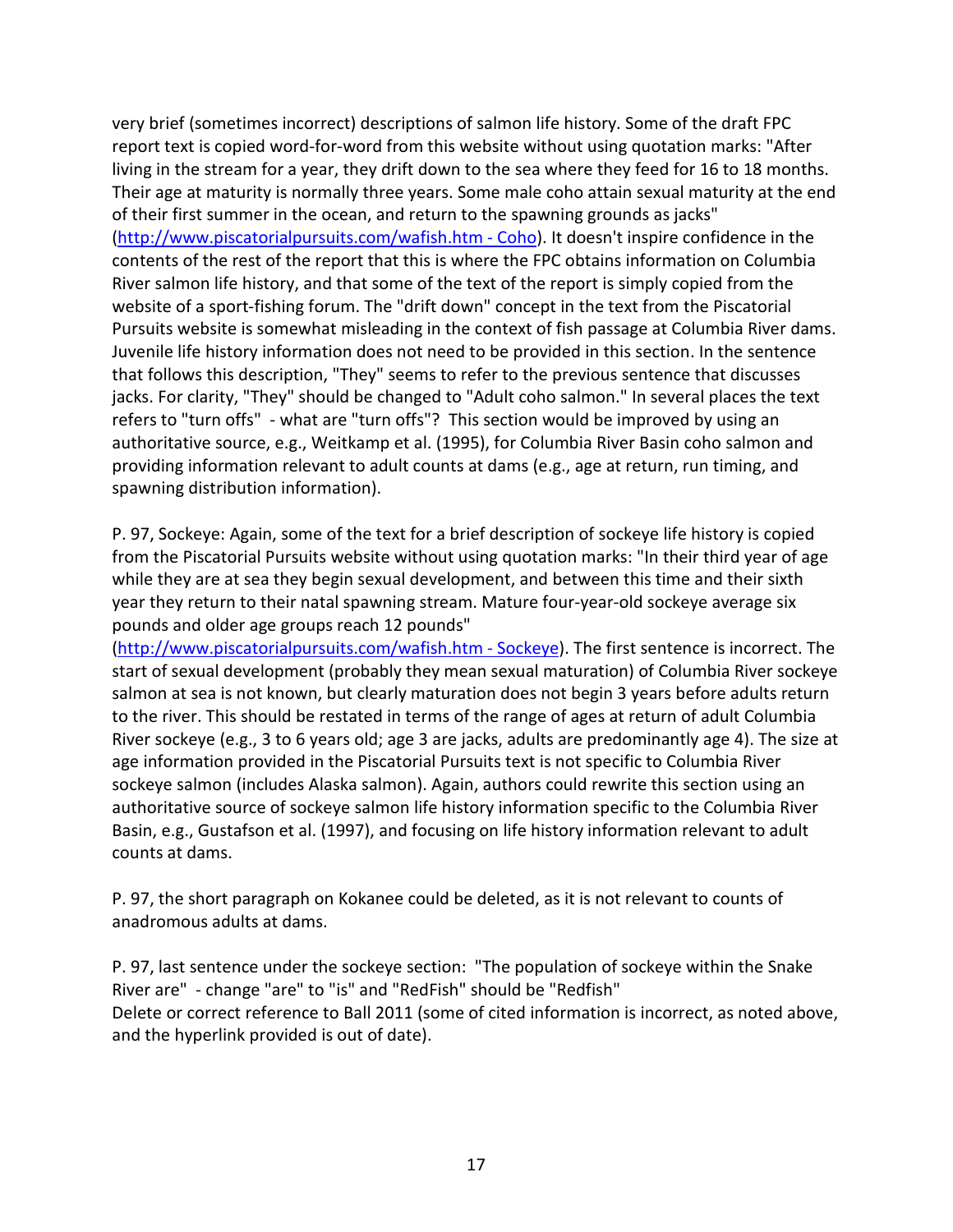p. 97, " Studies have shown that 61% of steelhead passing Bonneville will stage one or more times in these cooler water refuges as they migrate upstream to their spawning areas, resulting in long upstream migration timing." Add citation(s) and reference(s) to these studies.

p. 98, "Steelhead from the Columbia River Basin usually smolt after 2 years in fresh water." Note: this pertains specifically to naturally-spawning steelhead, which migrate as smolts in the spring of their third year.

p. 98, "Hatchery conditions have been shown to allow steelhead to smolt in 1 year (Busby et al, 1996)." This might be revised to state that most Columbia River hatchery steelhead are released in the spring of their second year.

p. 98, "For most steelhead populations, total age at maturity can be estimated by adding the smolt age and saltwater age." To follow the same age designation method used in previous salmon life history sections (total age at return), one year needs to be added to the smolt age + ocean age.

The inclusion of age data for regions outside the Columbia River Basin in not relevant to adult fish passage in the Basin and could be deleted, i.e.: " Southern populations in Oregon and California have higher frequencies of age-1-ocean steelhead than populations to the north, but age-2-ocean steelhead generally remains dominant (Busby et al, 1996)." Here, the ocean age designation refers to the number of winters spent in the ocean. Note that ocean age-1 is the dominant age group of A-run inland summer run steelhead in the Columbia River Basin.

p. 98, "Coastal steelhead in Washington and Oregon have an average total age at maturity of 4 years." Does this average include both summer- and winter-runs? Presumably, this last statement refers to naturally-spawning wild populations of coastal steelhead in Washington and Oregon.

P. 106, "A University of Idaho and NOAA study collected data on radio-tagged fish that allowed them to estimate harvest for the studied fish in the main stem Columbia and Snake Rivers." The reference to this study UI and NOAA (2011) links to a UI web page, but not to a published report. A more specific citation to a report or publication would be helpful.

P. 106, "They estimated that harvest for the studied fish averaged 9% for spring–summer Chinook salmon, 22% for fall Chinook salmon, and 15% for steelhead within the CRB." Over what period were these averages estimated? How much variation is there in the annual estimates?

P. 106, A statement taken from the UI website: "accurate estimates of harvest are difficult to collect and verify because unreported and illegal harvest does occur in the basin." Does this refer specifically to legal and illegal harvest of radio tagged fish in this particular study? This should be clarified, because commercial, sport, and tribal fisheries in the Columbia River Basin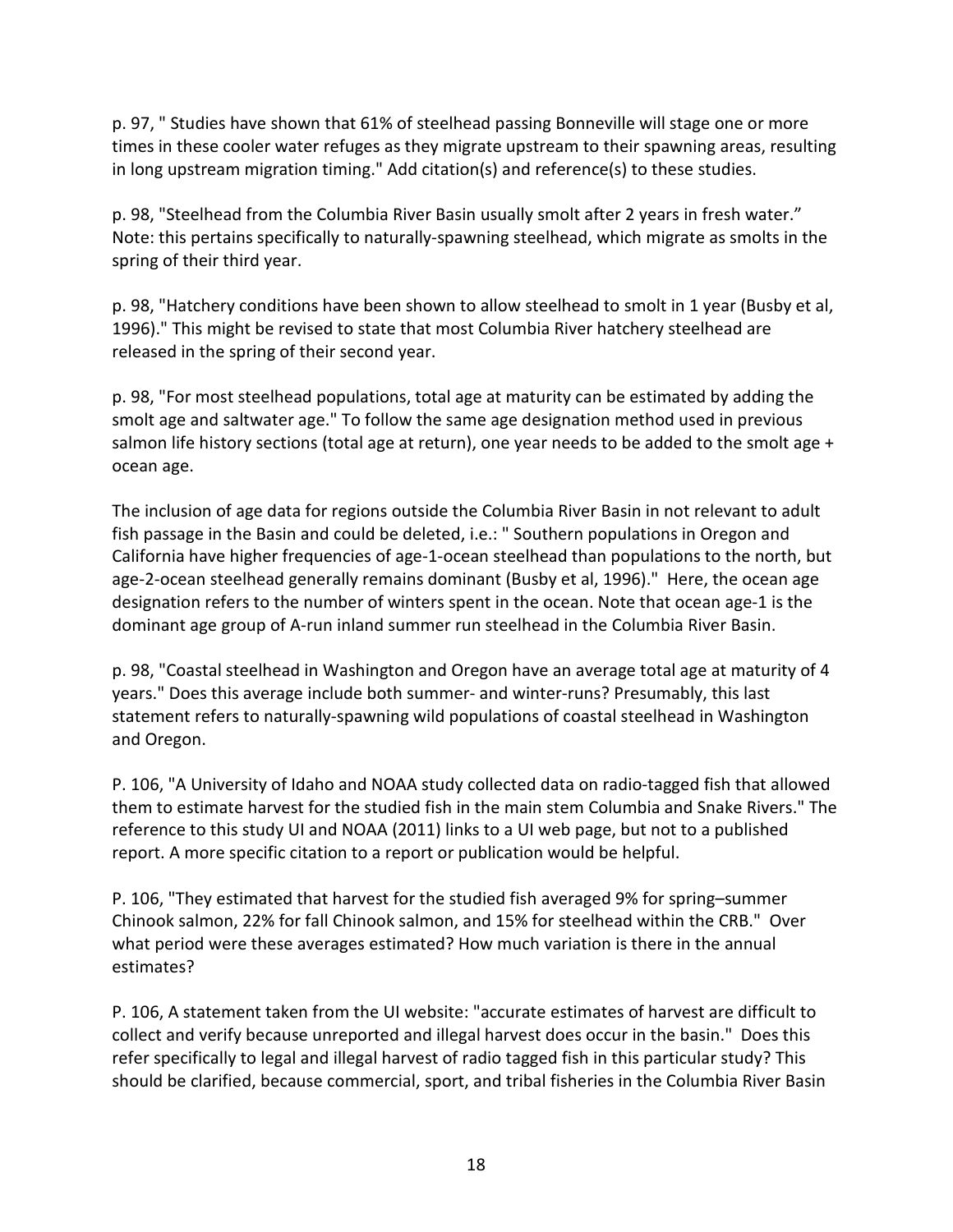are strictly regulated, and accurate harvest data for many or most fisheries are available. How big a factor is illegal harvest?

p. 106, Table 5.3 caption, change 2010 to 2011. The listed estuary and river fisheries below Bonneville Dam do not seem relevant to adult fish counts at Columbia River Basin dams.

p. 107, 2nd paragraph: "For instance, Map 5.6 shows the spatial distribution of coho" - change 5.6 to 5.4.

p. 108: lines 4-7: The comparison between Chinook and steelhead is confusing. What do the terms "a significantly high percentage" and "a significant percentage" mean and what is the point being made?

p. 108, " Figures 5.1a through 5.1e graph the 2010 water temperatures " - change 2010 to 2011

p. 108, provide some methods on how water temperatures shown in Figs 5.1a through 5.1e were measured (instrument used, time of day, water depth, etc.)

p. 109, Fig. 5.1 c, in figure caption change 2010 to 2011.

P109 – Temperatures are shown here in Fahrenheit, whereas distances described previously were reported in kilometers. Is there a reason that metric units are not used throughout? It would be useful to show the temperature threshold on Figures 5.1a through 5.1e.

p. 111, "The following were some general recommendations suggested to improve fish passage conditions follow." - delete the word "follow" at the end of the sentence.

p. 111, what is "FPOM"?

P. 112, Section E - Adult fish counts

Throughout the results, an evaluation of the statistical significance of the differences in the counts being compared would be useful. The text summarizes results shown in Tables 5.5 a-f by geographic location of groups of dams, i.e., lower to mid-Columbia (BON to MCN), Snake River (IHR to LGR) and upper Columbia (PRD to WEL). The text would be easier to follow and compare to counts for individual dams in the tables, if the first column of the table included subheadings for these groups and an additional row for each group with the group averages discussed in the text. The text in the bullets largely repeats numbers in the tables, which really isn't necessary. A simple and clear description of the major trends and whether differences between 2011 and previous years are statistically significant would more effectively convey results.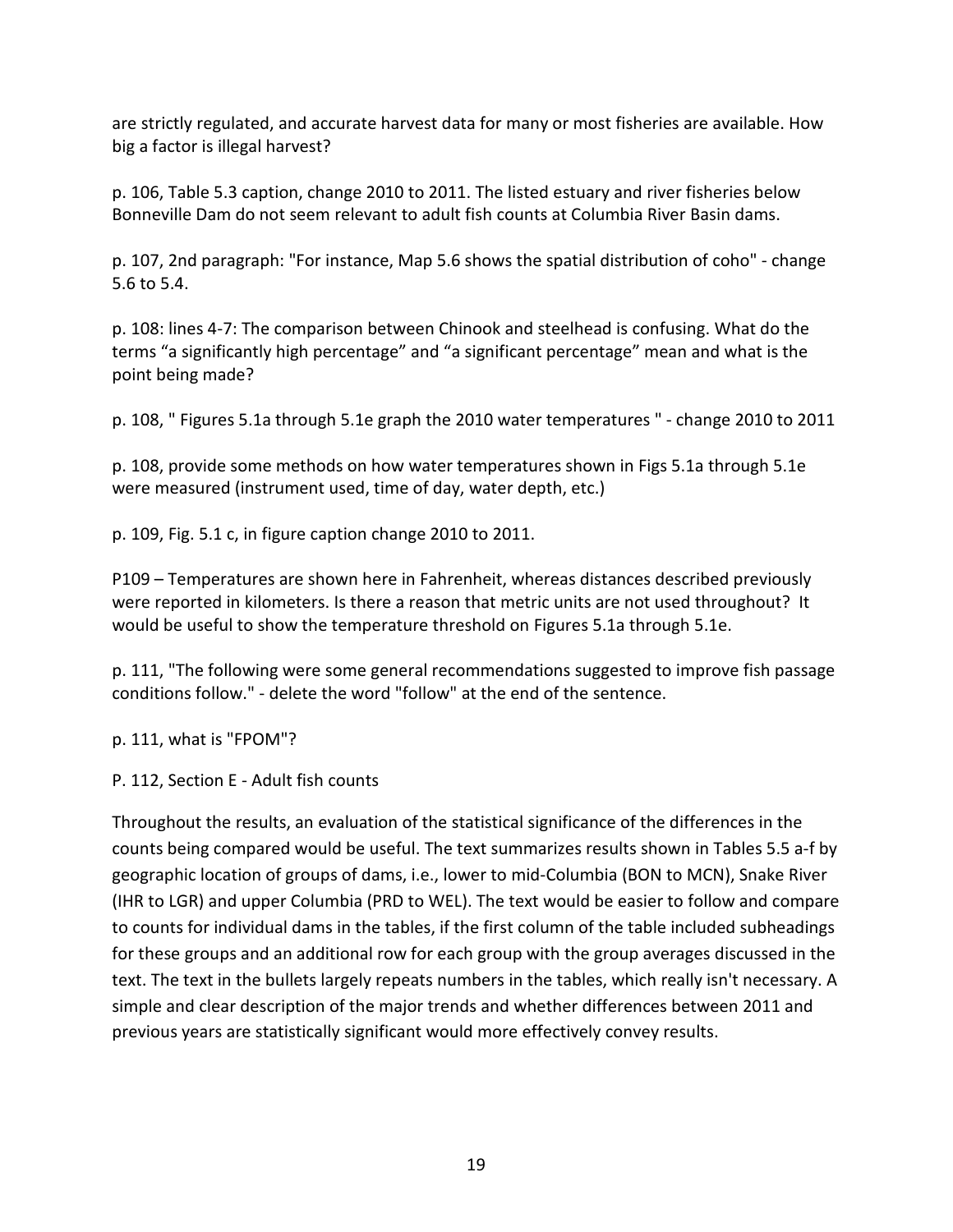The first bullets for each species/seasonal run provides only figure and table numbers. These bullets do not report any results and could be deleted if table and figure numbers were cited in the subsequent bullets that report the results.

p. 113, Last sentence regarding Spring Chinook: It is not clear what is implied by the sentence that "…counts are determined by run schedules established by personnel at dam operating agencies." Is the point that counts for the various races of Chinook are confused because personnel use different run timing definitions or that the standard run timing definitions may not be biologically appropriate in a particular year? Truncated curves in Figures 5.2 and 5.4 do suggest that the date for distinguishing Spring and Summer Chinook runs was about 5 days late in 2010 and 2011, as well as for the 10-year average. Perhaps this truncation warrants comment or explanation.

p. 113, last bullet under Spring Chinook: "The length of 90% passage duration at Bonneville Dam (hereafter referred to as duration) of the 2011 adult spring Chinook run was significantly shorter than the duration of the 2010 run by 17 days and was shorter than the 10 year average run by 21 days (Table 5.5a)." The correct table number is 5.6a.

p. 115, Fall Chinook last bullet: "The duration of the 2011 adult fall Chinook run was longer than the length of the 2010 run by 4 days and longer than 10 year average run by 6 days." Table 5.6c shows 2011 run was longer than 2010 run by 7 days and longer than the 10-year average by 6 days.

p. 115, Tule Fall Chinook: "In the lower Columbia River, the estimated number of adult "tule" fall Chinook at Bonneville Dam in 2011 was 61,458 (Figure 5.12) with 17,058 "tules" arriving at Spring Creek NFH, located in the Bonneville Dam pool (Ahrens, 2012)

" - The correct figure number is 5.13 (p. 136). Figure 5.13 shows only the counts for Spring Creek Hatchery - so the citation of the figure should follow "Spring Creek NFH".

p. 115, Upper Bright Fall Chinook, "The bright component of the fall Chinook run are bound for Little White Salmon" - change "are" to "is"

p. 115, "The 2011 count of adult fall Chinook (Bright component) that arrived at McNary Dam (Figure 5.13)" - the correct figure number is 5.14 (p. 136)

p. 115, Coho, 2nd line: "the up mid-Columbia" - is this a typo? The comparison in the next sentence seems to be for the lower Columbia - but location is not identified.

p. 115, 2nd bullet: "at most of the remaining mid-Columbia and Snake River dams the 2011 jack counts increased on average 207% when compared to the 2010 counts (with the exception of LMN (84.5%) and LGS (74%)." - value of 74% n Table 5.5d in for LGR, not LGS.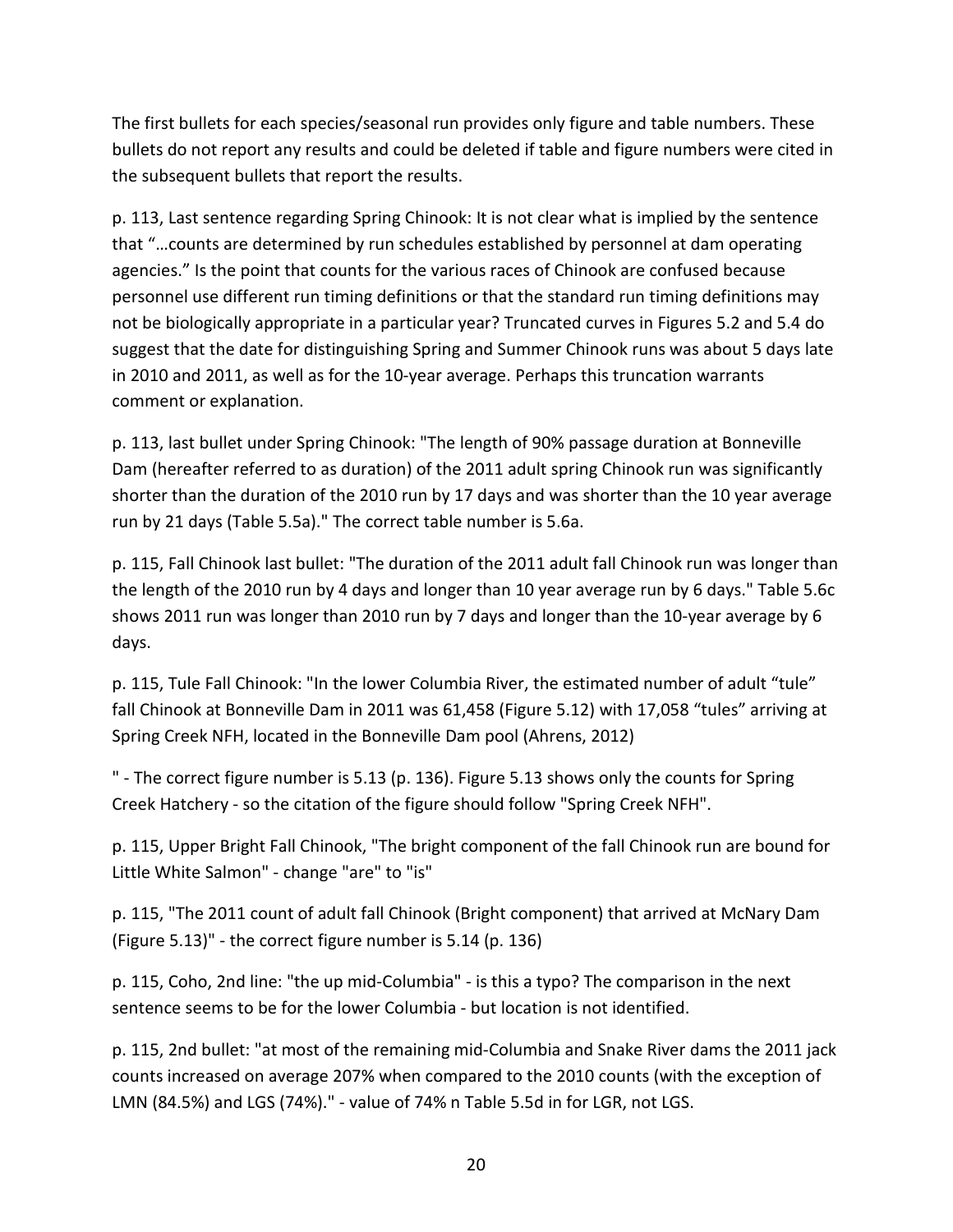p. 116, last bullet under coho: The first sentence of the italicized caveat seems irrelevant to coho (also for sockeye and steelhead, p. 117).

p. 117, the last two bullets in the steelhead section repeat the last two bullets of the coho section, and should be deleted. Is something missing in the steelhead section? No mention is made of the "wild" steelhead counts in Table 5.5f.

p. 118, lines 4-6: Explanation of the decline of lamprey should be supported by a reference, or else it suggests an interpretation by the FPC.

p. 118, last bullet: For context, it would be useful to add how far upstream pink salmon were detected in 2010, and in what year pink salmon were last observed at Rocky Reach Dam.

p. 118, Lamprey: "The highest recorded count at Bonneville Dam is 379,509 in 1969 (Figure 5.11)." The correct figure number is 5.12.

p. 119. The last bullet of the Pink and Chum section pertains to spawning distribution. This information could be moved to Section B.

Tables 5.5 – In general, it is best to report percentages as integers, since added decimals are rarely needed or useful when percentages are greater than about 5%.

Table 5.7, page 138: Footnotes 1, \*, and \*\* appear to be missing.

p. 139: The Conclusions section is greatly improved from the 2010 draft report. Although still somewhat redundant, it does provide a simple clear summary of the salient events. Bold font to highlight the large increase in sockeye counts in the Snake River may be seen as excessive. Perhaps it would be better to highlight this interesting fact as a separate bullet, as done for the other species.

P 138-142, Conclusions - Note comments above for some corrections to conclusions.

## <span id="page-20-0"></span>**VI. Columbia River Basin Hatchery Releases**

#### *General comments:*

Section VI is well written and organized. It provides a reasonably detailed review of releases of anadromous hatchery salmonids in 2011 and compares these releases with those during recent decades. The inclusion of information on the percentage of each species that is unmarked in each zone is a useful addition (the ocean research & monitoring teams should find this useful). The graphics, including the maps, were good.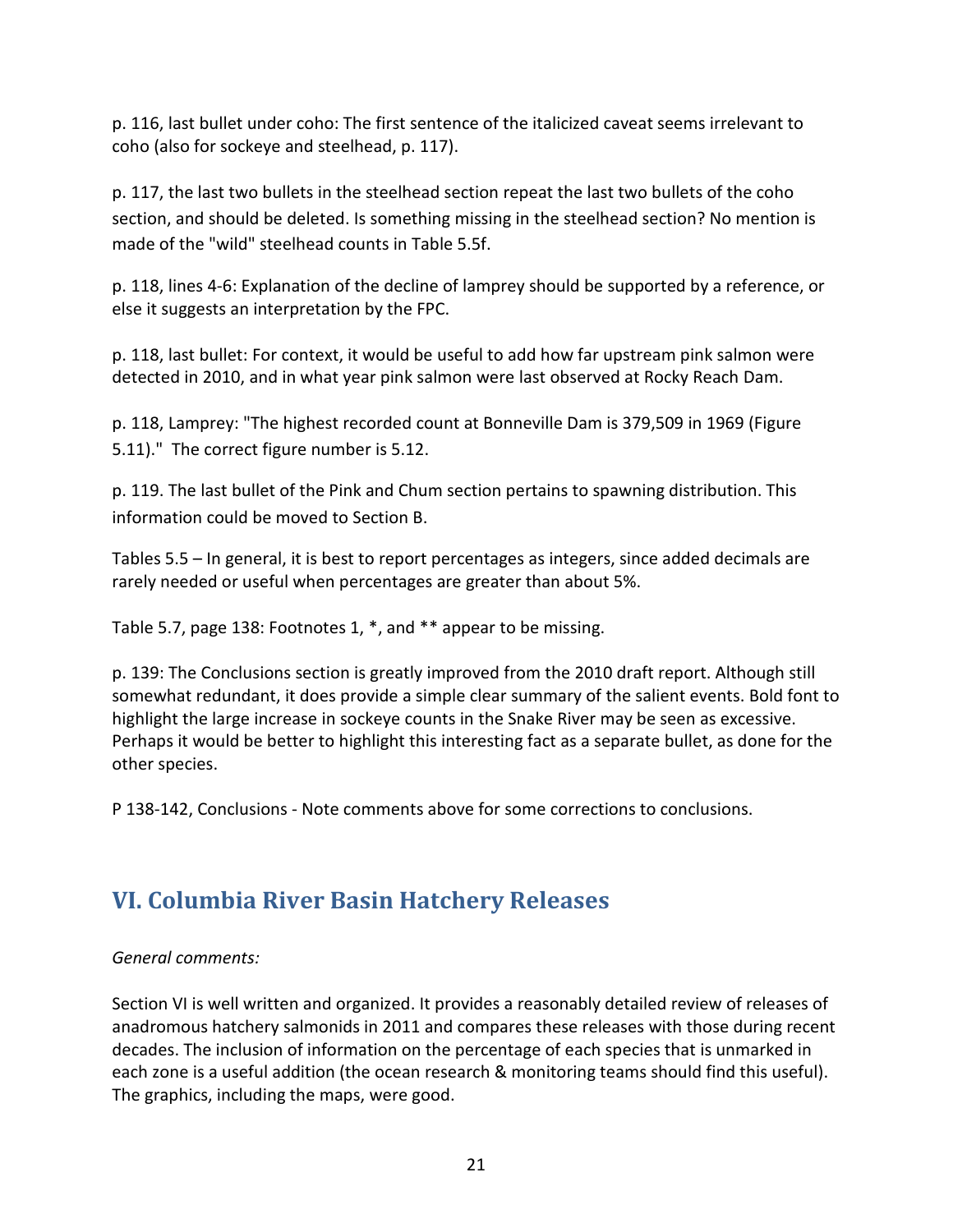There are a few inconsistencies and confusing points. It would be useful to state the issue with unmarked fish in a more consistent fashion and avoid any editorializing about the future of resolving hatchery and wild fish. Production, hatchery releases, releases, hatchery production and other terms are used in the text and table and figure headings to refer to hatchery releases. A consistent terminology would help throughout.

The trend charts in figures 6.1, 6.6, etc. provide good context about trends in hatchery release numbers. The pie diagrams in figures 6.2-6.5, etc. provide a good summary of the proportions of 2011 releases by zone and life history type, but they do not show whether these proportions are changing over time. In the spirit of facilitating comparison with the previous year and the 10-year average, perhaps a different graphical representation could be considered in future reports.

The electronic hatchery release database is a valuable tool. The FPC should consider extending release data back to the 1950s or earlier (some regions) using electronic data that are available, rather than limiting the numbers to years after 1987 (below Bonneville) or 1979 (above Bonneville). It would not take much effort to do this.

Before finalizing the report, the FPC should contact the Okanagan Nation Alliance (Canada) to request the numbers of sockeye fry and yearlings (if any) that were released in 2011 into Skaha Lake. Releases of sockeye fry have been high in recent years.

#### *Specific comments:*

On page 151, it is confusing to state that "this section does not include eggs, fry releases, adult releases….." then state that a brief overview of these releases is provided in Section G. Simply state that Sections B to E do not include these types of releases, but that they are described in Section G. The report should define what is meant by fry releases (not reported in initial sections) versus subyearling releases that are reported. Are releases of eggs and fry incomplete in Section G? It did not mention the egg box program in the Yankee Fork.

p. 153, 4<sup>th</sup> line under fall Chinook seems to imply that tules are all early fall run whereas brights are all late fall run. The definition should be consistent with the life history summaries in Section B of chapter V. Perhaps just insert "mostly" within the parentheses.

p. 156, 2<sup>nd</sup> sentence under sockeye: Should refer to Section G for information about fry releases.

p. 180, Mid-Columbia Zone: Canadians refer to these lakes as "Skaha Lake" and "Osoyoos Lake." It would be useful to include the actual fry release numbers.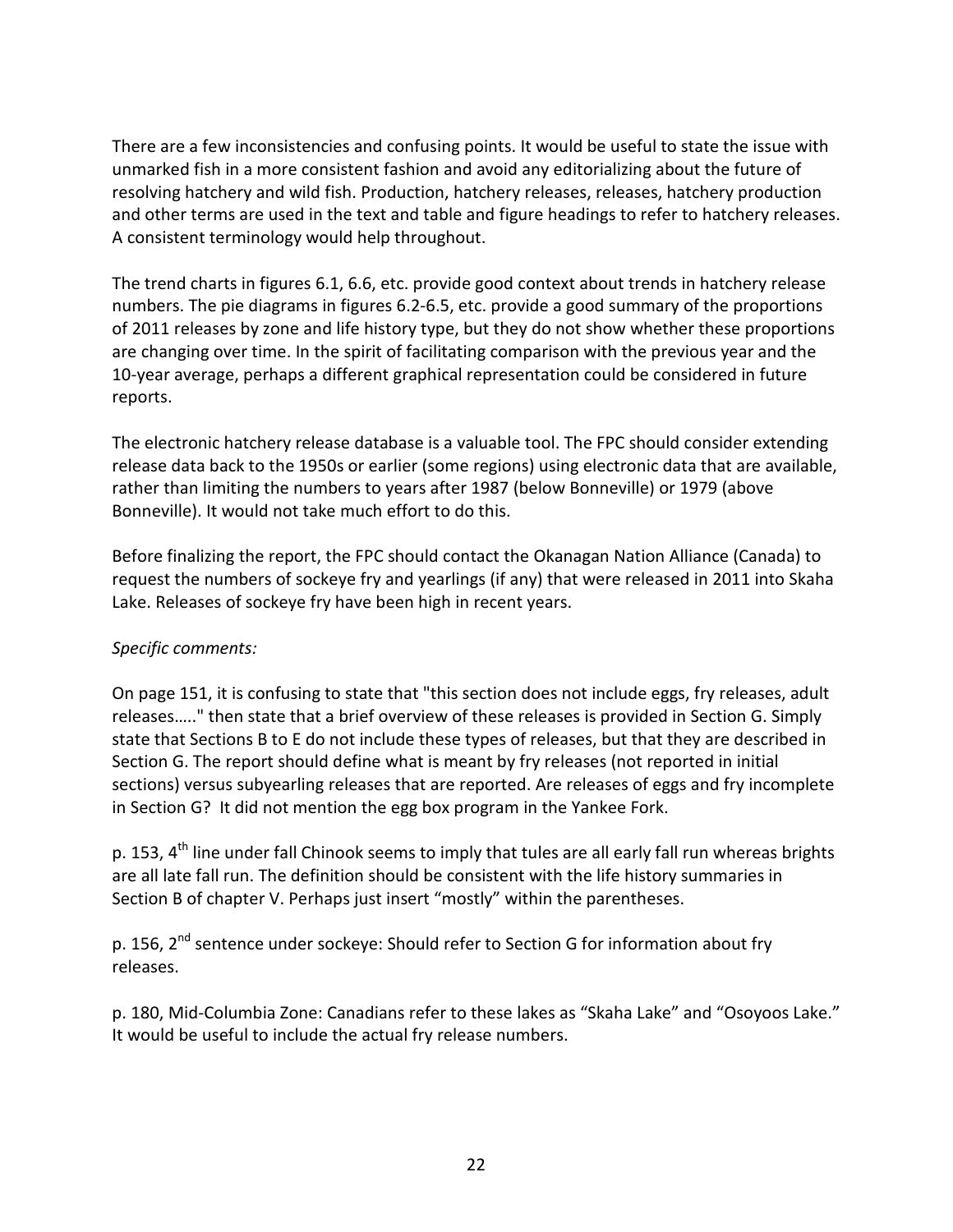#### *Editorial Comments:*

P. 151 2nd paragraph last sentence could be clarified by inserting: *visibly* indistinguishable

Fig. 6.1, 6.6, 6.8, 6.9, in the heading *hatchery production* would be a more appropriate term than "production." In the tables and figures the terminology varies about what was being released… standardization would avoid any confusion for the reader.

P. 173  $4<sup>th</sup>$  paragraph and elsewhere "This means that distinguishing hatchery from wild .....will remain a challenge for years to come." Could drop "for *years* to come" which is subjective, without confusing the point. In reality the time frame is finite and predictable, and the important point that wild and hatchery fish can't be resolved needs to be stated consistently and carefully.

P. 173 last paragraph and 174 1<sup>st</sup> paragraph. The wording is confusing and a trend is not easily apparent from the table especially for the Clearwater. Also, "long volitional releases" is not a defined term and has no context. A little more detail may be needed to understand what "volitional releases" are and what "long volitional releases" are. Any trend in release date would also be much easier to see and confirm with a figure rather than a table.

P. 175  $1^{st}$  paragraph, last sentence: The wording "otherwise indistinguishable" is unclear. In general the problem with fish that will be difficult or impossible to distinguish from wild fish is stated in several different ways throughout the document. Suggest using "visually indistinguishable" for all the cases with fish that can't be distinguished by external marks and "indistinguishable" for fish that are just unmarked. Other wording would be fine, but consistency would help. (see comment p 173  $4<sup>th</sup>$  paragraph above)

P. 180 Snake River zone: the reference to "eggs and eyed eggs" is inconsistent in subsequent wording. Are these different and is there a difference in performance that is anticipated? Careful wording or additional clarification would help.

H. Conclusion. Suggest qualifying the term production consistently throughout the document… e.g., as "*hatchery* production" or "*hatchery releases*" something similar but used consistently throughout the document and the table and figure headings.

## <span id="page-22-0"></span>**Comments on References**

Missing references in the report: FPC, 2012 (cited on p. 111) - Reference list includes FPC, 2011, which was not cited LCFRB 2004 (cited on p. 95) LeFleur 2011 (cited on p. 106)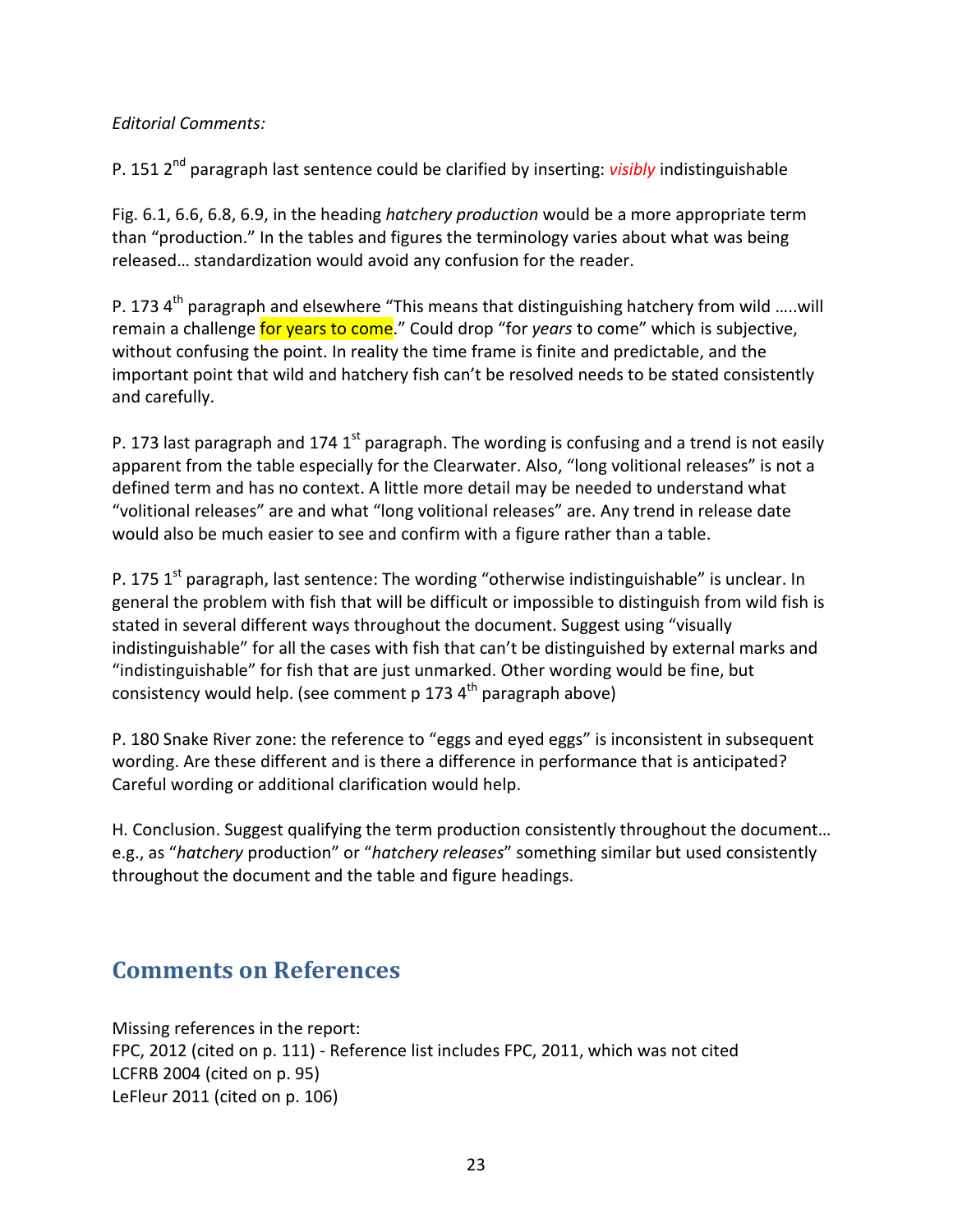Suggested references for salmon life history cited in the ISAB review:

Galbreath, J.L. 1966. Timing of tributary races of Chinook salmon through the lower Columbia River based on analysis of tag recoveries. Oregon Fish Commission Research Briefs Volume 12, Number 1:58-80. Available from [http://ir.library.oregonstate.edu/xmlui/handle/1957/17361.](http://ir.library.oregonstate.edu/xmlui/handle/1957/17361)

Gustafson, R. G., T. C. Wainwright, G. A. Winans, F. W. Waknitz, L. T. Parker, R. S. Waples. 1997. Status review of sockeye salmon from Washington and Oregon. U.S. Dept. of Commerce, NOAA Tech. Memo., NMFS-NWFSC-33, 282 p. Available from [http://www.nwfsc.noaa.gov/publications/techmemos/tm33/tm33.html.](http://www.nwfsc.noaa.gov/publications/techmemos/tm33/tm33.html)

Weitkamp, L. A., T. C. Wainwright, G. J. Bryant, G. B. Milner, D. J. Teel, R. G. Kope, R. S. Waples. 1995. Status review of coho salmon from Washington, Oregon, and California. U.S. Dept. of Commerce, NOAA Tech. Memo., NMFS-NWFSC-24, 258 p. Available from [http://www.nwfsc.noaa.gov/publications/techmemos/tm24/tm24.htm -](http://www.nwfsc.noaa.gov/publications/techmemos/tm24/tm24.htm#toc) toc.

The reference list for section V of the report contains numerous references that were not cited in the text of the report. These should be cited in the text where appropriate or deleted from the reference list:

Fitzpatrick, Martin. 1999. Guillen, G. 2003. Hicks, M. 2000. Independent Scientific Advisory Board. 1999. Independent Economic Analysis Board (IEAB). 2005. Joint Columbia Management Staff (JCMS). 2006. Keefer, M. L., Caudill, C. C., Peery, C. A., and Bjornn, T.C. 2006. LeFleur, Cindy. 2006. LeFleur, Cindy. 2006. Personal email communication. WDFW, Vancouver WA. LeFleur, Cindy. 2012. Personal email communication. WDFW, Vancouver WA. McCullough, D. 1999. Myers, J.M., R.G. Kope, G.J. Bryant, D. Teel, L.J. Lierheimer, T.C. Wainwright, W.S. Grand, F.W. Waknitz, K. Neely, S.T. Lindley, and R.S. Waples. 1998. National Marine Fisheries Service (NMFS). 1996. Factors for Decline National Marine Fisheries Service. 1996 . Coastal Salmon Conservation National Oceanic and Atmospheric Administration (NOAA). 1998. National Marine Fisheries Service (NMFS). 1992. NFMS. 1997. NOAA Fisheries. 2006. Northwest Fisheries Science Center. 2011.

Naughton, George P., Caudill, C., Keefer, M., Bjornn, T., and Peery, C. 2006.